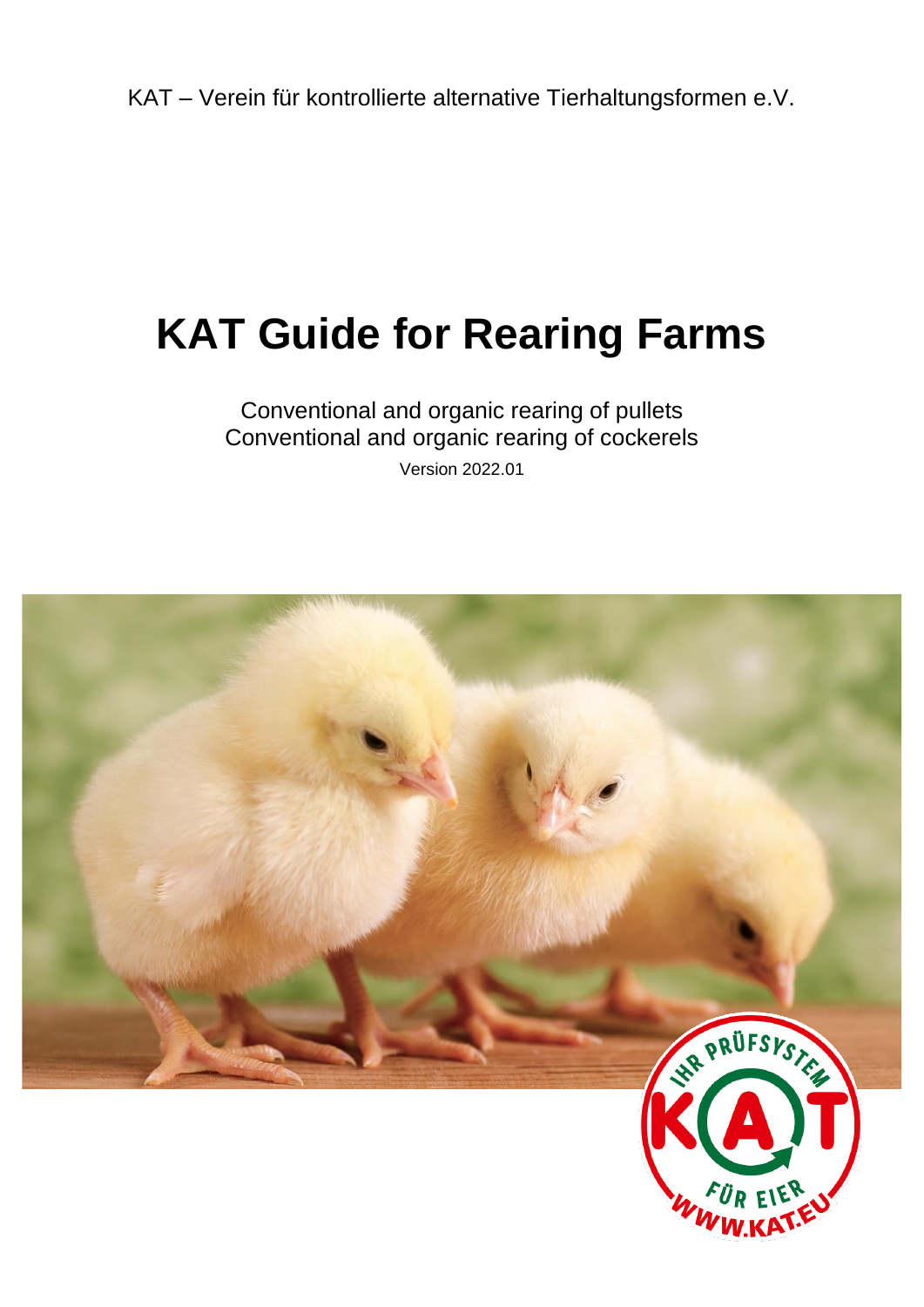# KAT – Verein für kontrollierte alternative Tierhaltungsformen e.V.

**Version 2022.01** Replaces version 2021.02 Released on 15 December 2021 Status: valid from 1 January 2022

# **KAT – Verein für kontrollierte alternative Tierhaltungsformen e.V.**

Konrad-Zuse-Platz 5 53227 Bonn Germany Tel. +49 228 95960 0 Fax +49 228 95960 50 Internet [www.kat.eu](file://///kat-fs01/Kontrollen/KAT/Prüfsystematik%20und%20Leitfäden/1.%20KAT-Prüfsystematik%20und%20Leitfäden%202017-2020/2_Leitfäden/In%20Bearbeitung/Vorlage/www.kat.ec) [www.was-steht-auf-dem-ei.de](file://///kat-fs01/Kontrollen/KAT/Prüfsystematik%20und%20Leitfäden/1.%20KAT-Prüfsystematik%20und%20Leitfäden%202017-2020/2_Leitfäden/In%20Bearbeitung/Vorlage/www.was-steht-auf-dem-ei.de)

Important information:

This Guide is the property of KAT. On the basis of copyright law, it is forbidden to reproduce the Guide, either in whole or in part. Infringements of copyright will be prosecuted.

The foreign-language versions of this Guide have been produced voluntarily by KAT as an additional service for participants from other member states. KAT assumes no liability for any translation errors or omissions. In the event of any differences between the German and the translated version, the German original shall always be binding.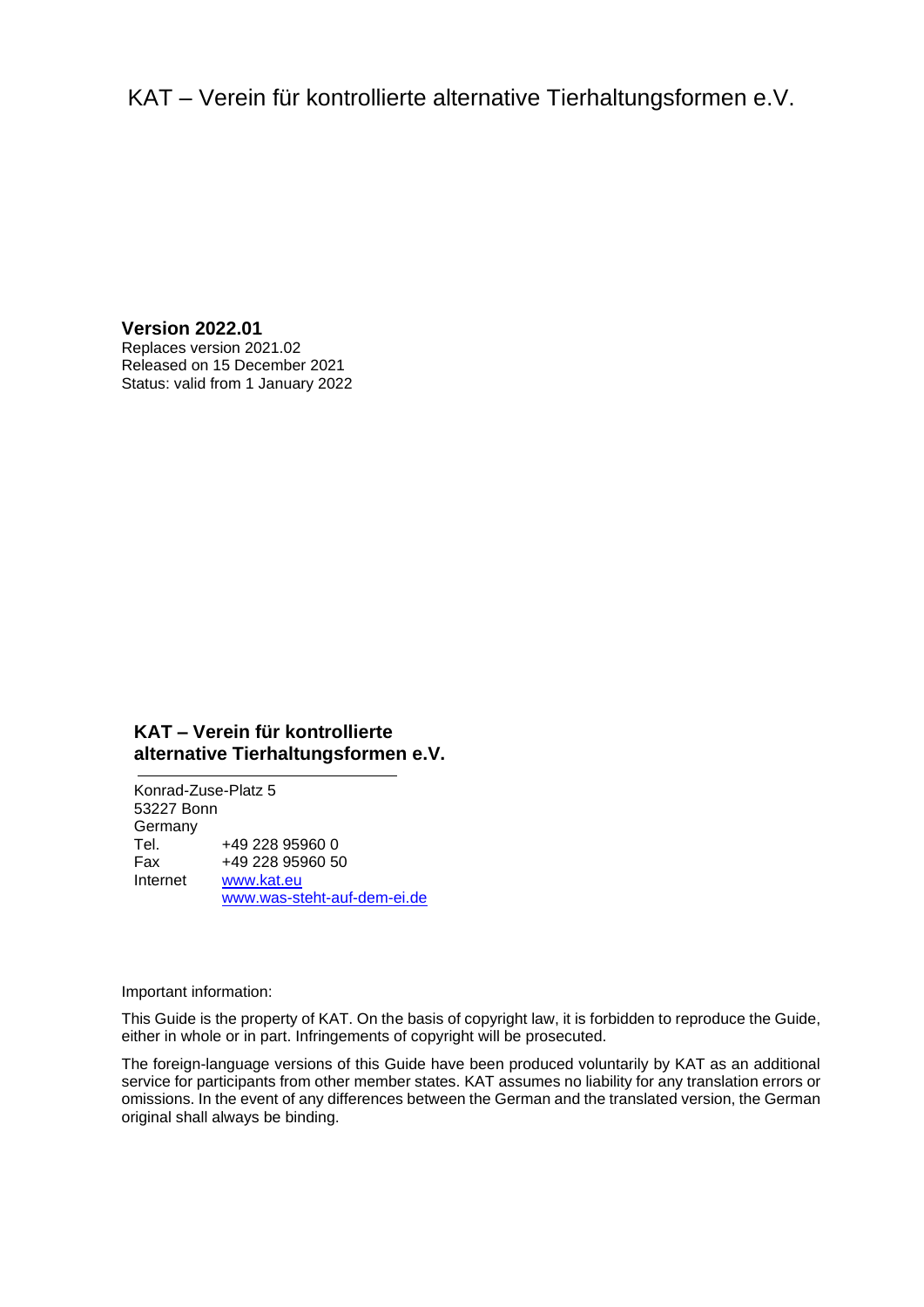

# **Table of contents**

| Teil I:        | <b>Introduction</b>                                                                       | 1              |
|----------------|-------------------------------------------------------------------------------------------|----------------|
| 1              | <b>Basic principles</b>                                                                   | 1              |
| 1.1            | Scope of application                                                                      | $\mathbf{1}$   |
| 1.2            | General establishment data                                                                | $\mathbf{1}$   |
| 2              | General information about the KAT certification protocol                                  | $\mathbf{1}$   |
| 3              | Guaranteeing the avoidance of chick killing in the KAT system                             | $\overline{2}$ |
| 3.1            | Batch designation in the hatchery or rearing farm                                         | $\overline{2}$ |
| Teil II:       | <b>List of requirements</b>                                                               | 5              |
| A              | General requirements for the conventional and organic rearing of pullets<br>and cockerels | 5              |
| 1              | General condition of rearing farm (henhouse and external areas)                           | 5              |
| 1.1            | Physical condition of henhouse building                                                   | 5              |
| 1.2            | Physical condition of housing equipment                                                   | 5              |
| 1.3            | Building security, controlled access                                                      | 5              |
| 1.4            | Visitor registration                                                                      | 5              |
| 1.5            | Sanitary facilities                                                                       | 5              |
| $\overline{2}$ | Organisation, cleanliness and hygiene                                                     | 5              |
| 2.1            | Organisation and cleanliness of the henhouse and external areas                           | 5              |
| 2.2            | Storage of feed                                                                           | 6              |
| 2.3            | Staff hygiene                                                                             | 6              |
| 3              | Animal health                                                                             | 6              |
| 3.1            | Documentation system for flock assessments                                                | 6              |
| 3.2            | Care by a veterinary surgeon                                                              | $\overline{7}$ |
| 3.3            | Establishment hygiene                                                                     | $\overline{7}$ |
| 4              | In-company self-monitoring                                                                | 8              |
| 4.1            | Establishment data collection                                                             | 8              |
| 4.2            | Stocking and destocking                                                                   | 9              |
| 4.3            | Obligation to inform KAT                                                                  | 10             |
| 4.4            | Crisis management                                                                         | 10             |
| 4.5            | <b>Flock documentation</b>                                                                | 10             |
| 4.6            | Handover record                                                                           | 10             |
| 4.7            | Analysis                                                                                  | 10             |
| 4.8            | Origin and procurement of feed                                                            | 11             |
| 5              | Database/plausibility checks                                                              | 12             |
| 5.1            | Database reports                                                                          | 12             |
| 6              | Rules with regard to existing facilities                                                  | 12             |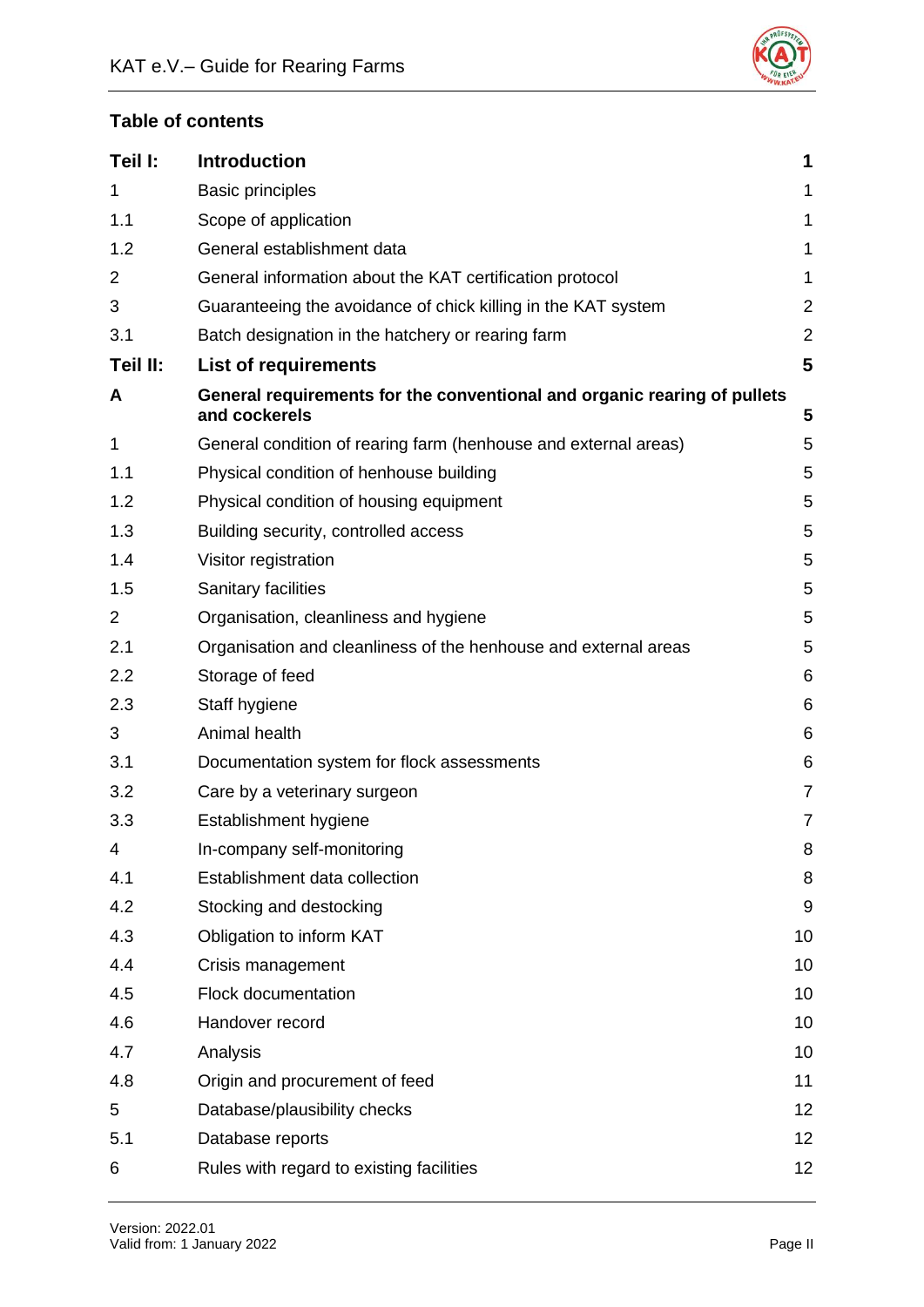

| B              | Special criteria - Conventional rearing of pullets       | 14 |
|----------------|----------------------------------------------------------|----|
| $\overline{7}$ | Requirements of housing equipment and housing conditions | 14 |
| 7.1            | Hen stocking rate                                        | 14 |
| 7.2            | Usable areas                                             | 14 |
| 7.3            | Cold scratching area (conservatory)                      | 14 |
| 7.4            | Scratching area                                          | 15 |
| 7.5            | Enrichment material/dust baths                           | 15 |
| 7.6            | Perches                                                  | 15 |
| 7.7            | Feeding and drinking facilities                          | 15 |
| 7.8            | Light conditions                                         | 16 |
| 7.9            | Henhouse environment                                     | 16 |
| 7.10           | Live electrical wires                                    | 16 |
| 7.11           | Emergency power supply                                   | 16 |
| $\mathbf c$    | Special criteria - Organic rearing of pullets            | 17 |
| 8              | Requirements of housing equipment and housing conditions | 17 |
| 8.1            | Origin of the birds                                      | 17 |
| 8.2            | Hen stocking rate                                        | 17 |
| 8.3            | Usable areas                                             | 17 |
| 8.4            | Group size/spatial separation of flocks                  | 17 |
| 8.5            | Scratching area                                          | 18 |
| 8.6            | Enrichment material/dust baths                           | 18 |
| 8.7            | Perches                                                  | 18 |
| 8.8            | Feeding and drinking facilities                          | 18 |
| 8.9            | Light conditions                                         | 18 |
| 8.10           | Henhouse environment                                     | 19 |
| 8.11           | Live electrical wires                                    | 19 |
| 8.12           | Emergency power supply                                   | 19 |
| 9              | Free-range criteria/Organic rearing of pullets           | 19 |
| 9.1            | Cold scratching area (conservatory)                      | 19 |
| 9.2            | Popholes                                                 | 20 |
| 9.3            | Free-range areas                                         | 20 |
| D              | Special criteria - Conventional rearing of cockerels     | 21 |
| 10             | Requirements of housing equipment and housing conditions | 21 |
| 10.1           | Hen stocking rate                                        | 21 |
| 10.2           | Minimum slaughter age/minimum slaughter weight           | 21 |
| 10.3           | Usable areas                                             | 21 |
| 10.4           | Cold scratching area (conservatory)                      | 22 |
| 10.5           | Scratching area                                          | 22 |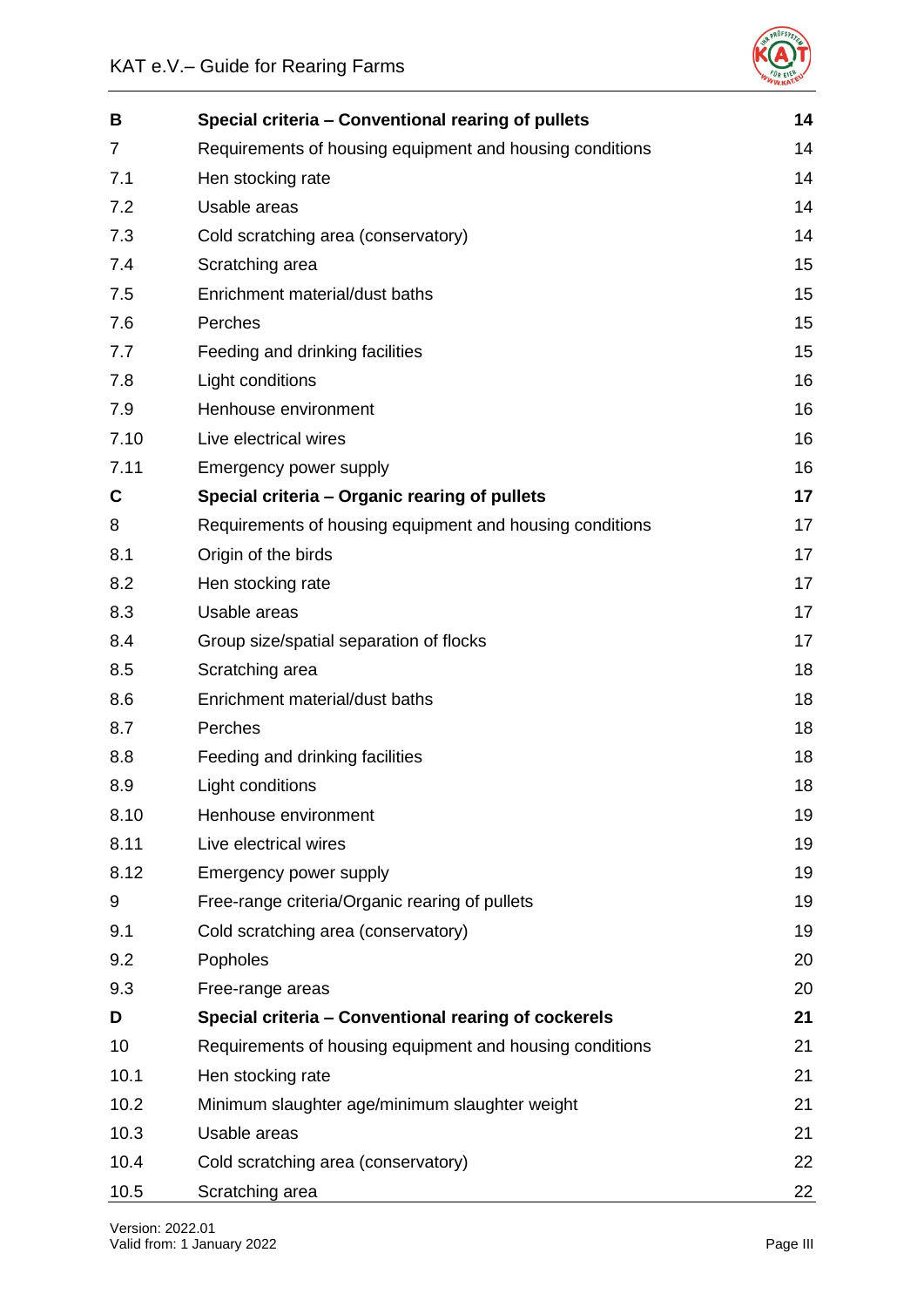# KAT e.V.– Guide for Rearing Farms



| 10.6      | Enrichment material/dust baths                           | 22 |
|-----------|----------------------------------------------------------|----|
| 10.7      | Perches                                                  | 22 |
| 10.8      | Feeding and drinking facilities                          | 23 |
| 10.9      | Light conditions                                         | 23 |
| 10.10     | Henhouse environment                                     | 23 |
| 10.11     | Live electrical wires                                    | 23 |
| 10.12     | Emergency power supply                                   | 24 |
| E         | Special criteria - Organic rearing of cockerels          | 25 |
| 11        | Requirements of housing equipment and housing conditions | 25 |
| 11.1      | Origin of the cockerels                                  | 25 |
| 11.2      | Hen stocking rate                                        | 25 |
| 11.3      | Minimum slaughter age/minimum slaughter weight           | 25 |
| 11.4      | Usable areas                                             | 25 |
| 11.5      | Group size/spatial separation of flocks                  | 26 |
| 11.6      | Scratching area                                          | 26 |
| 11.7      | Enrichment material/dust baths                           | 26 |
| 11.8      | Perches                                                  | 26 |
| 11.9      | Feeding and drinking facilities                          | 26 |
| 11.10     | Light conditions                                         | 26 |
| 11.11     | Henhouse environment                                     | 27 |
| 11.12     | Live electrical wires                                    | 27 |
| 11.13     | Emergency power supply                                   | 27 |
| 12        | Free-range criteria/Organic rearing of cockerels         | 27 |
| 12.1      | Cold scratching area (conservatory)                      | 27 |
| 12.2      | Popholes                                                 | 28 |
| 12.3      | Free-range areas                                         | 28 |
| Teil III: | <b>Annex</b>                                             | 29 |
| 1         | <b>Definitions</b>                                       | 29 |
| 1.1       | Signs and symbols                                        | 29 |
| 1.2       | Abbreviations                                            | 29 |
| 1.3       | Definition of terms                                      | 29 |
| 2         | Applicable documents                                     | 30 |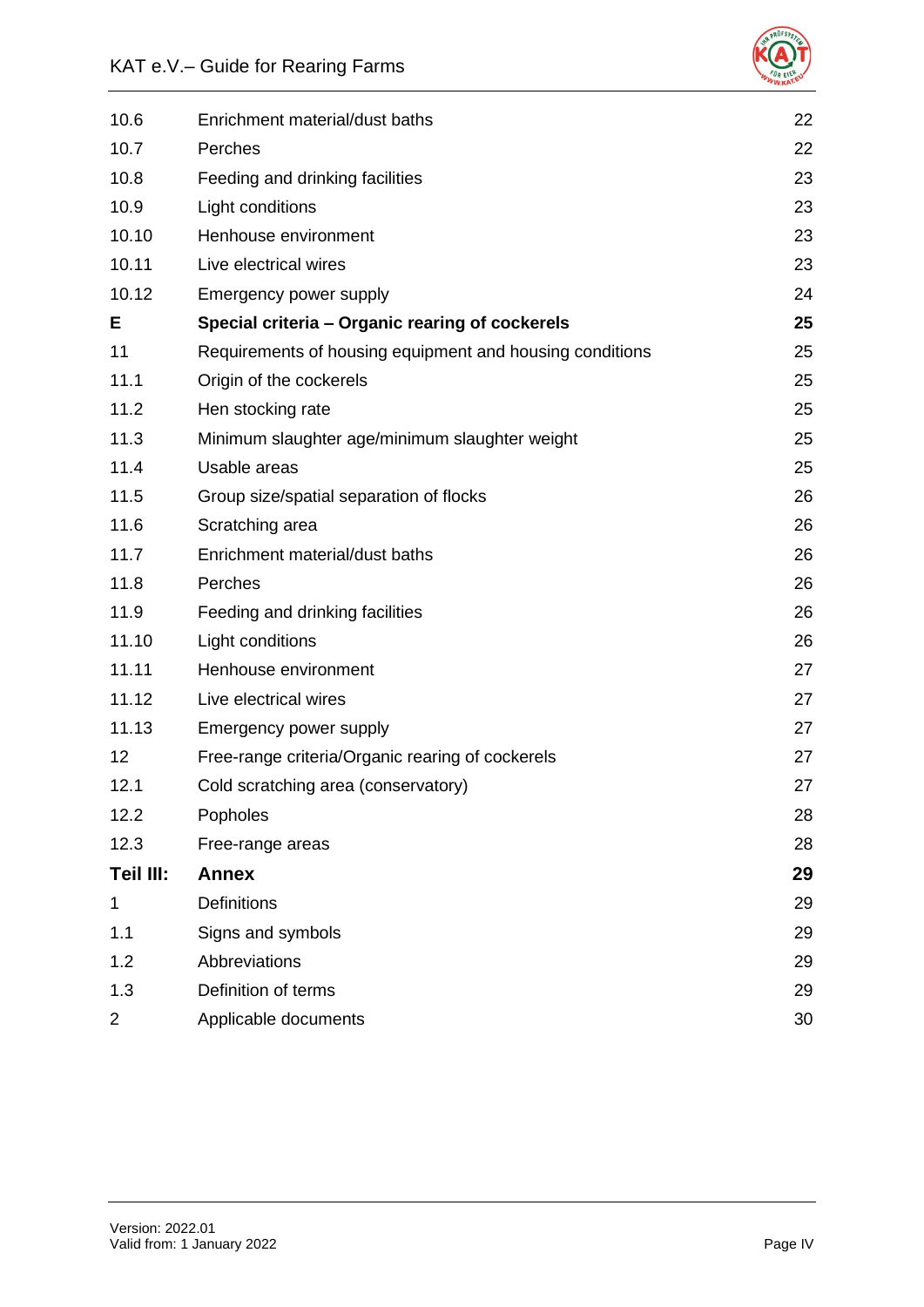

# **List of tables**

| Tab.1: Batch designation in hatchery      | 2  |
|-------------------------------------------|----|
| Tab.2: Batch designation in rearing farm  | 3  |
| Tab.3: Drinking water analysis parameters | 11 |
| Tab.4: Definition of terms                | 29 |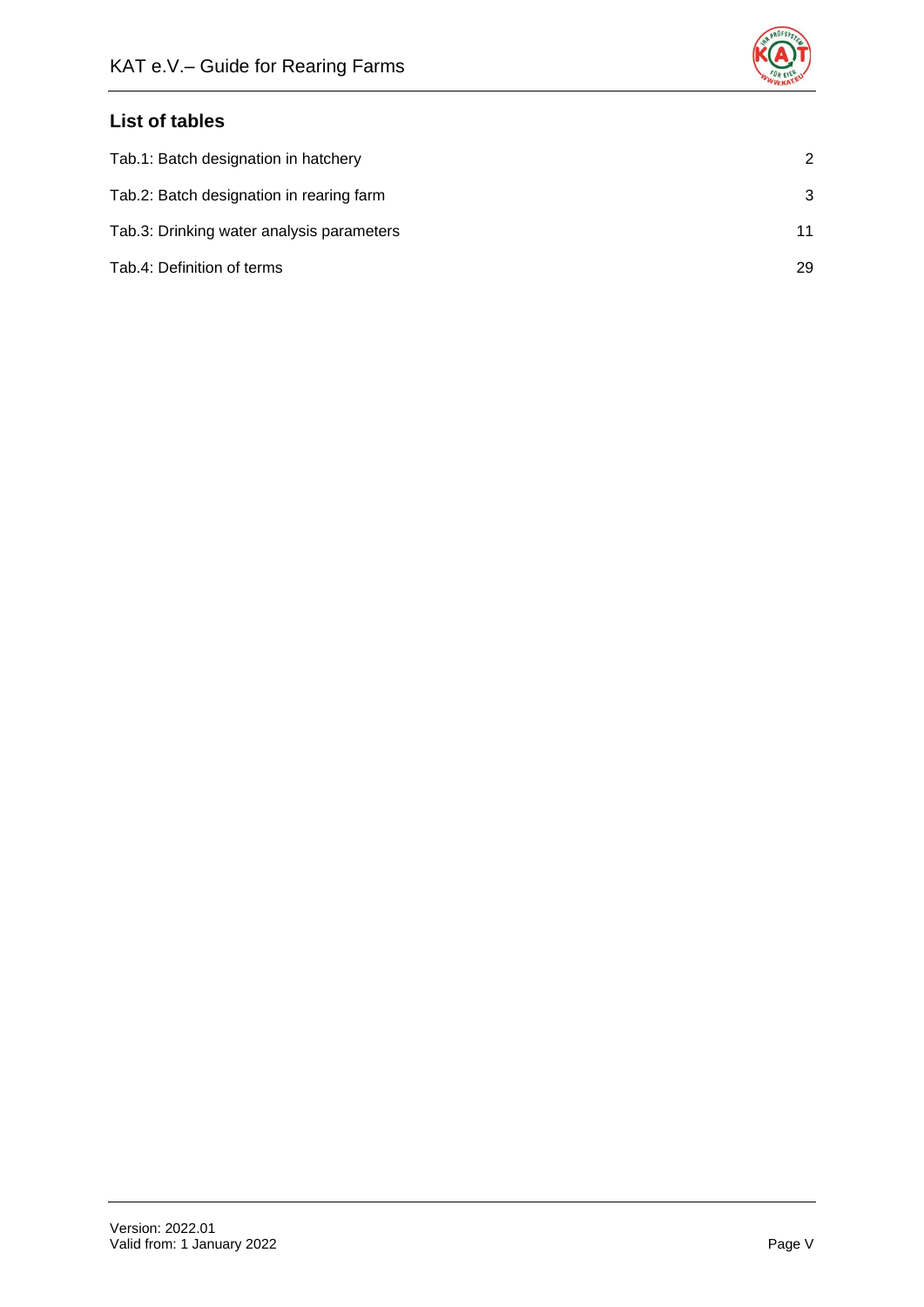

# <span id="page-6-0"></span>**Teil I: Introduction**

# <span id="page-6-1"></span>**1 Basic principles**

# <span id="page-6-2"></span>**1.1 Scope of application**

This Guide has been developed for rearing farms and applies with effect from 1 July 2020 to all rearing farms that supply conventionally reared pullets to KAT laying farms and with effect from 1 January 2021 to the organic rearing of pullets, and to the conventional and organic rearing of male birds from the laying line (rearing of cockerels).

These rearing farms must register with the KAT system and, after successful certification, conclude a participation contract. With effect from 1 January 2022, only pullets from KATcertified rearing farms may be supplied to KAT laying farms. With effect from 1 January 2024 it will no longer be permitted for eggs from KAT laying hens whose male chicks were culled after hatching to be marketed within the KAT system.

The farm is generally responsible for ensuring that the statutory requirements are met at all times. Responsibility for compliance with KAT requirements and for the complete and correct documentation of self-monitoring also lies with the farm.

The general requirements set out in Part II, Section A1 to A6 apply to all rearing farms. The conventional rearing of pullets is also subject to Section B7, while the organic rearing of pullets is additionally governed by Sections C8 and C9. The conventional rearing of cockerels is also covered by Section D10, while the organic rearing of cockerels is governed by Sections E11 to E12.

# <span id="page-6-3"></span>**1.2 General establishment data**

Every establishment must register independently to participate in the system using the online registration tool and draw up an establishment overview.

- → *Online registration tool (https://anmeldung.kat.eu)*
- *Evidence/documentation (overview of establishment)*

The master data are stored in the KAT database. The system provider KAT is notified immediately of any changes to the master data.

# <span id="page-6-4"></span>**2 General information about the KAT certification protocol**

For an initial certification and/or to perform the annual certification audits, the KAT participant commissions a certification agency from the list of KAT-approved inspection institutes. Moreover, the system provider KAT reserves the right to carry out verification audits at given intervals as an additional means of checking that the farms are complying with the KAT criteria. These verification audits are, as a general rule, conducted unannounced. During all audits, auditors must be granted access to the operating units that are the subject of the audit.

During the initial certification and/or the annual certification audits, the "KAT rearing farms" checklist and assessment criteria are used as the basis for checking whether the farm can be awarded a KAT certificate. The audit will be passed and a KAT certificate may be issued if a result of at least 75% is achieved and provided that there are no K.O. assessments. The KAT certificate is valid from the date of the certification decision and expires at the end of the following calendar year. Farms that are not awarded a certificate will be given a fixed period by the certification agency in which to implement corrective measures, after which a follow-up audit will be conducted.

If the auditor awards a K.O. or more than one Major during a certification audit and/or the minimum level of 75% of the KAT requirements is not achieved, the previous certificate immediately becomes invalid.

Digital images are made during the checks. These are for documentation purposes only and are not published.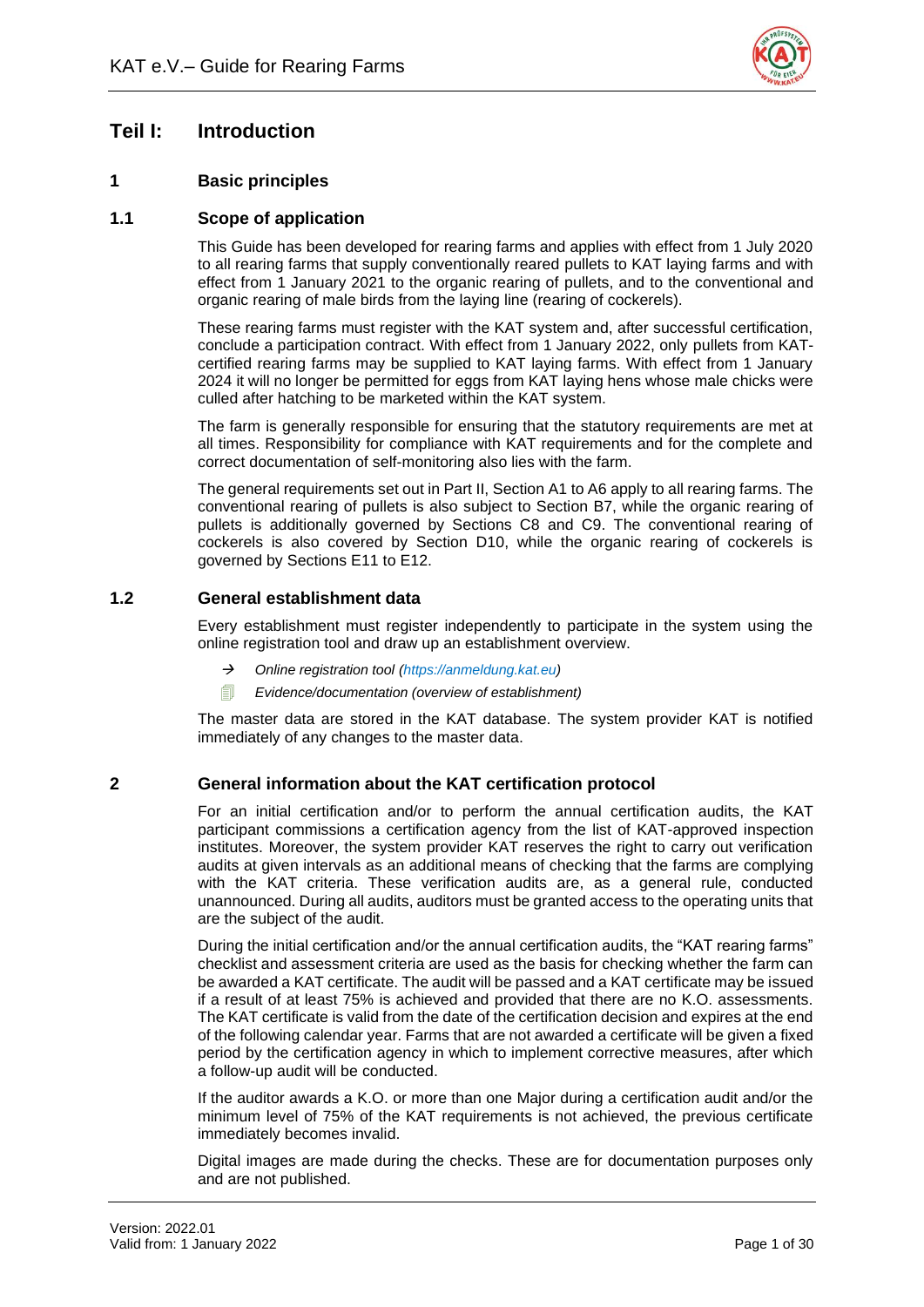

- *KAT Certification Protocol*
- *KAT checklist "Rearing farms"*
- *List of approved KAT certification bodies*

# <span id="page-7-0"></span>**3 Guaranteeing the avoidance of chick killing in the KAT system**

With effect from 1 January 2022, the killing of chicks is legally prohibited in Germany. Hatcheries outside Germany that wish to continue supplying their female chicks to the KAT system from 1 January 2022 onwards must be able to submit documentary evidence proving that the corresponding male chicks are also either hatched and reared or selected before hatching using an in-ovo sexing method.

The rearing of male laying hybrids and the use of in-ovo sexing methods are accepted in the KAT system.

In order to avoid the killing of chicks and to ensure the traceability and allocation of flocks of cockerels to the marketed eggs in the KAT system, batch designations that clearly define the birds included in that batch are assigned by both the hatcheries and the rearing farms when entering the livestock data into the KAT database.

With effect from 1 January 2022, the KAT system will exclusively accept the **hatch equivalent,** which means that a procedure for avoiding killing must be applied for all chicks that are hatched on or after 1 January 2022 and documented in the KAT database.

• **Hatch equivalent**: Male chicks are reared that come from the same hatching and hatchery and are of the same breed (genetics) as the female chicks.

*Information: Hatches in which the male laying hybrids were killed immediately after hatching were still permitted in the KAT system up until 31 December 2021. The female birds from these hatches may still be assigned male laying hybrids in 2022.* 

# <span id="page-7-2"></span><span id="page-7-1"></span>**3.1 Batch designation in the hatchery or rearing farm**

Tab.1: Batch designation in hatchery

| <b>Information</b>      | <b>Explanation</b>                                                                    |             |
|-------------------------|---------------------------------------------------------------------------------------|-------------|
| KAT ID                  | Identification number assigned to hatchery by KAT                                     | DE/B-999    |
| Hatching date           | YYYYMMDD                                                                              | 20210711    |
| <b>Hybrid variety</b>   | Breed identification, comprising a G and sequential<br>number (three-digit)           |             |
| Sex                     | Abbreviation for male or female                                                       | M or F      |
| Form of production      | Information on whether hatching is from organic (0)<br>or conventional (2) production | 0 or 2      |
| Method<br>used<br>to    | No process applied $= B100$                                                           | <b>B100</b> |
| avoid killing chicks    | Male chicks are reared $=$ B200                                                       | <b>B200</b> |
|                         | Selection procedure = B300                                                            | <b>B300</b> |
| Sequential<br>numbering | Three-digit numbering for clear identification of a<br>batch                          | 000         |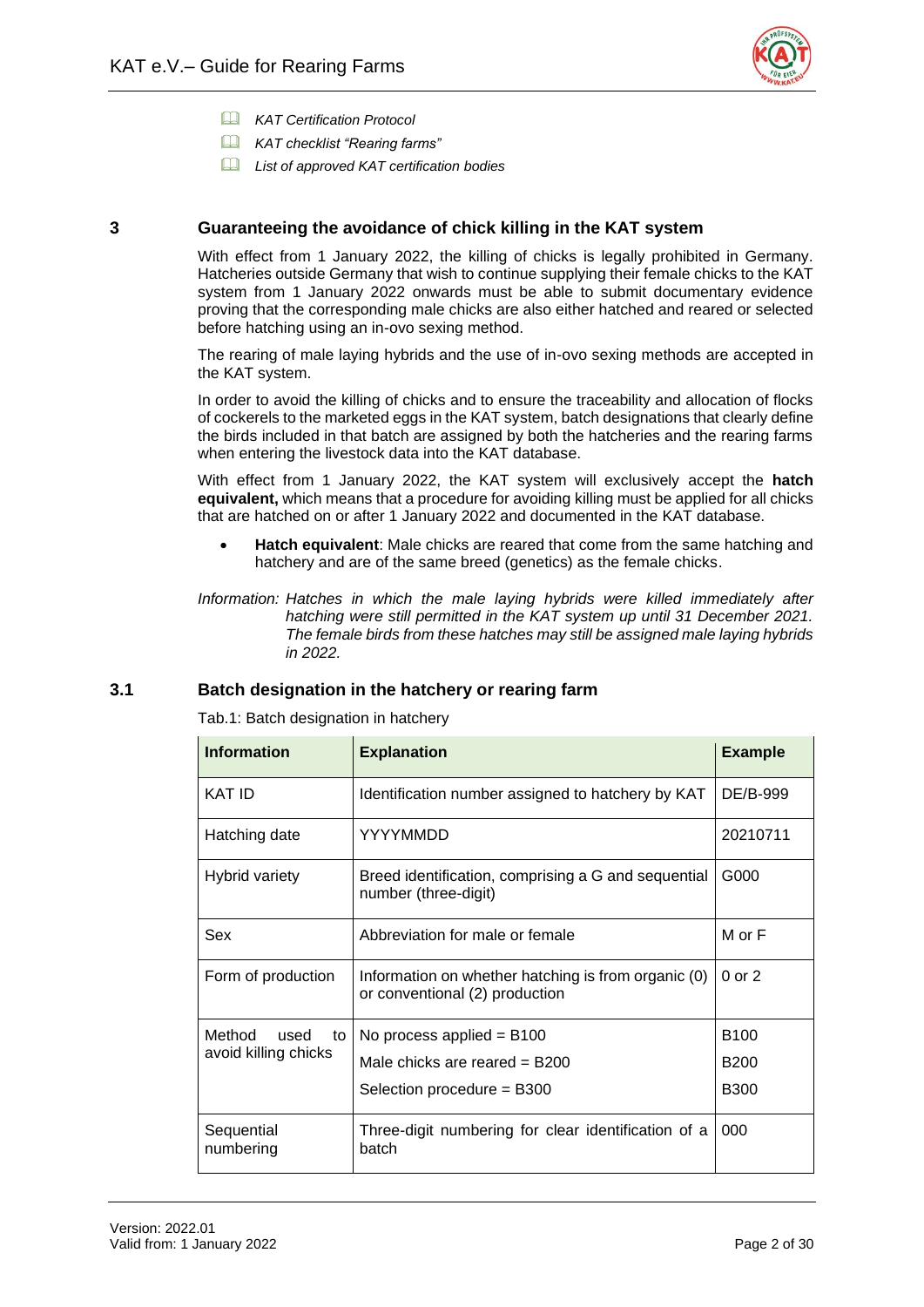

| <b>Information</b>  | <b>Explanation</b>                                          | <b>Example</b> |
|---------------------|-------------------------------------------------------------|----------------|
| <b>Blank spaces</b> | All blank spaces are marked with an underscore<br>$16 - 11$ |                |

#### Examples:

Breeding batch: DE/B-999\_20210118\_G010\_F\_2\_B300\_000

Organic breeding batch: DE/B-999\_20210118\_G010\_M\_0\_B200\_000

Abbreviations for the labelling of selection procedure

| B301        | Seleggt    |  |
|-------------|------------|--|
| <b>DOOO</b> | $\sqrt{2}$ |  |

- B302 Ella (In Ovo)
- B303 Plantegg

B304 Cheggy

*Information: The list is correct as at December 2021. An up-to-date list of the selection procedures and hybrid varieties can be viewed in the internal members' area of the KAT website (System participants login under "DOCUMENTS* → *Procedural instructions/VA-B-01"). All selection procedures that are permitted by law may be used in the KAT system.*

#### <span id="page-8-0"></span>Tab.2: Batch designation in rearing farm

| <b>Information</b>                           | <b>Explanation</b>                                                                                                                                                                                        | <b>Example</b> |
|----------------------------------------------|-----------------------------------------------------------------------------------------------------------------------------------------------------------------------------------------------------------|----------------|
| <b>KAT ID</b>                                | Identification number assigned to hatchery by KAT                                                                                                                                                         | DE/A-999       |
| Henhouse                                     | The henhouse can be selected when entering the<br>livestock reports. The KAT database automatically<br>inserts a multi-digit numerical code as the henhouse<br>designation when creating the batch.       | 1234           |
| Section                                      | Individual sections can be selected when entering the<br>livestock reports. The KAT database automatically<br>inserts a multi-digit numerical code as the section<br>designation when creating the batch. | 5678           |
| Stocking date                                | YYYYMMDD                                                                                                                                                                                                  | 20210711       |
| Sex                                          | Abbreviation for male or female<br>For mixed flocks                                                                                                                                                       | $M$ or $F$     |
|                                              |                                                                                                                                                                                                           | G              |
| Form<br>of<br>production                     | Information on whether hatching is from organic (0)<br>or conventional (2) production.                                                                                                                    | $0$ or $2$     |
| Indication of the                            | No process applied = $A100$                                                                                                                                                                               | A100           |
| method used to<br>killing<br>avoid<br>chicks | Male chicks are reared $=$ A200                                                                                                                                                                           | A200           |
|                                              | Selection procedure = A300                                                                                                                                                                                | A300           |
|                                              | Mixed procedure $= A400$                                                                                                                                                                                  | A400           |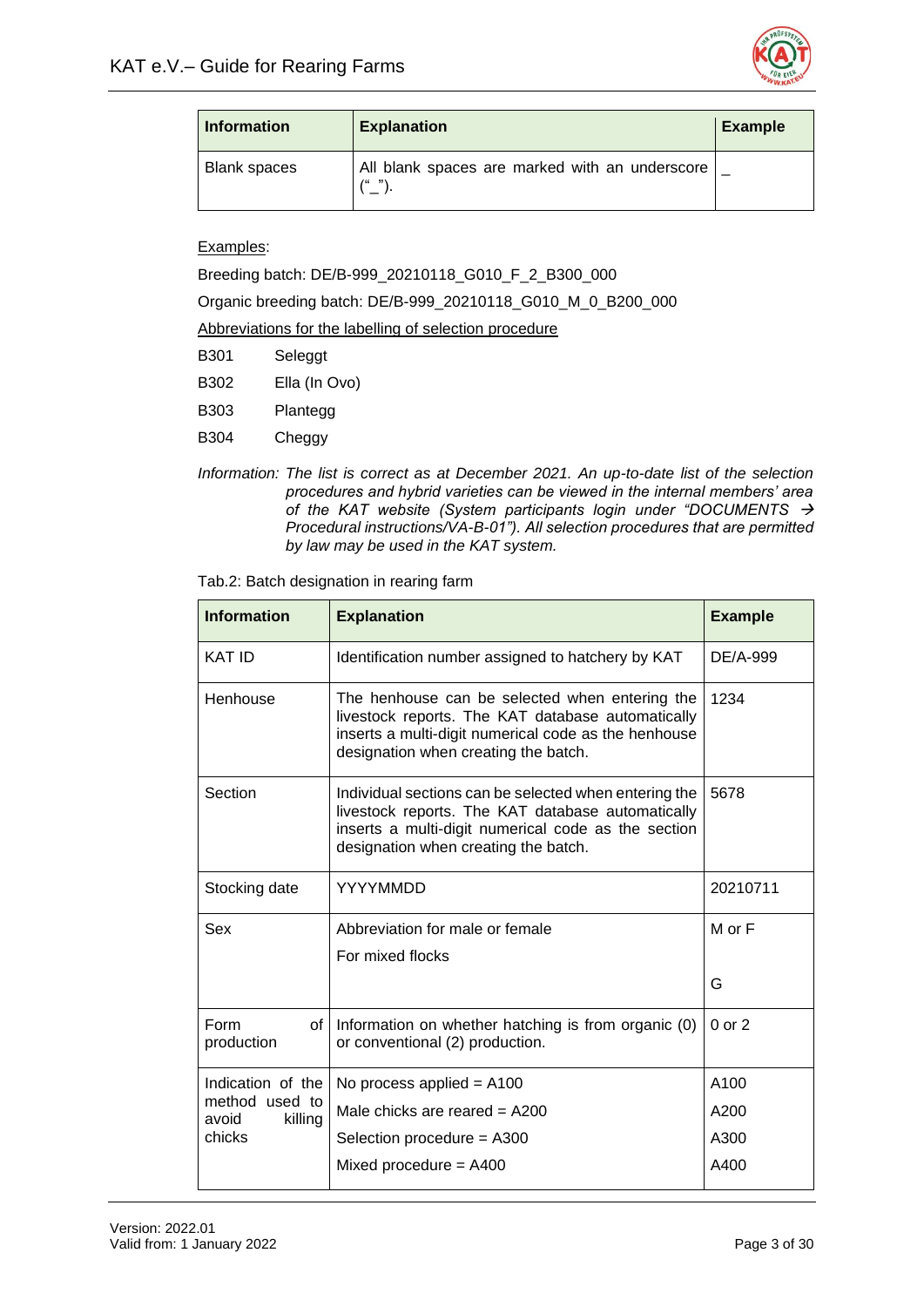

| <b>Information</b> | <b>Explanation</b>                                    | <b>Example</b> |
|--------------------|-------------------------------------------------------|----------------|
| Blank spaces       | All blank spaces are marked with an underscore (" "). |                |

# **Examples**

DE/A-666\_1234\_20210127\_M\_0\_A100

DE/A-666\_1234\_5678\_20210128\_F\_2\_A200

*Information: When birds are being re-stocked (e.g. after pre-rearing), a new rearing batch number is automatically created.*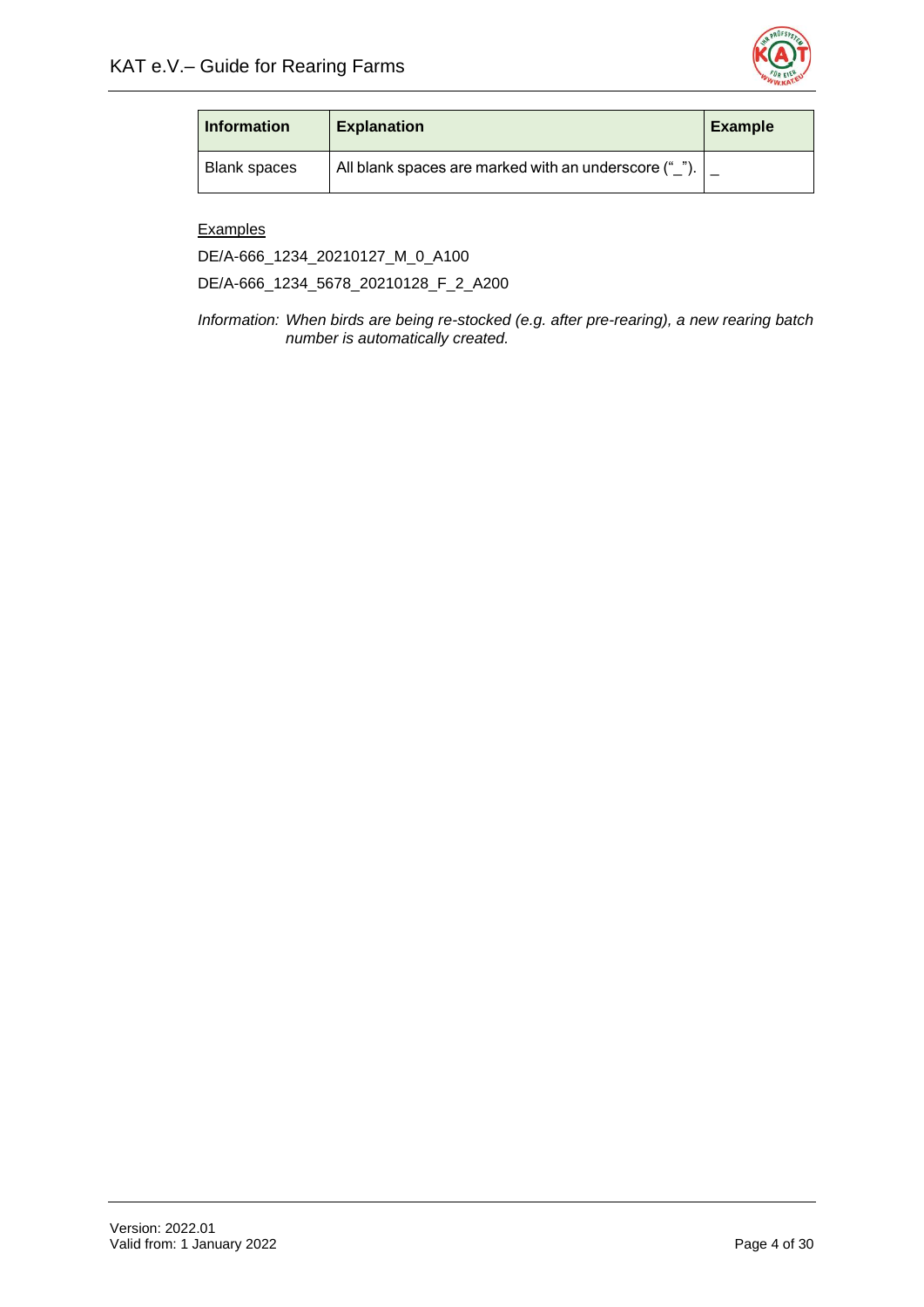

# <span id="page-10-0"></span>**Teil II: List of requirements**

# <span id="page-10-1"></span>**A General requirements for the conventional and organic rearing of pullets and cockerels**

# <span id="page-10-2"></span>**1 General condition of rearing farm (henhouse and external areas)**

# <span id="page-10-3"></span>**1.1 Physical condition of henhouse building**

The henhouse building, as well as doors and gates, are all in a good structural condition. The areas used for loading and unloading the chicks/pullets or cockerels have a sealed floor plate (e.g. concrete, plaster or similar) and are easy to clean and disinfect.

# <span id="page-10-4"></span>**1.2 Physical condition of housing equipment**

The housing equipment is in a sound structural condition and good working order, and is designed to minimise any risk of injury to the birds.

Feed conveyor belts and drinking-trough systems are arranged in such a way that they are easy to clean and disinfect.

# <span id="page-10-5"></span>**1.3 Building security, controlled access**

Controlled access to the henhouse building is guaranteed. External doors and gates to the henhouse have been designed to prevent non-authorised persons entering the premises unnoticed.

# <span id="page-10-6"></span>**1.4 Visitor registration**

Visitors and external service providers are registered upon arrival. Visitors are recorded in lists. These records are kept for at least one year and presented upon request.

*FB-LB 14: Visitor list form* 

# <span id="page-10-7"></span>**1.5 Sanitary facilities**

The rearing farm site is equipped with appropriate sanitary facilities taking into account the number of staff.

# <span id="page-10-8"></span>**2 Organisation, cleanliness and hygiene**

#### <span id="page-10-9"></span>**2.1 Organisation and cleanliness of the henhouse and external areas**

- 2.1.1 Accumulated waste, dirt, excessive dust deposits, cobwebs and dead flies are all removed on a regular basis or as necessary from the entire premises.
	- *Evidence/documentation*
- 2.1.2 The rearing farm has a clean and tidy appearance overall. The premises are in a nondefective, well-maintained and tidy condition.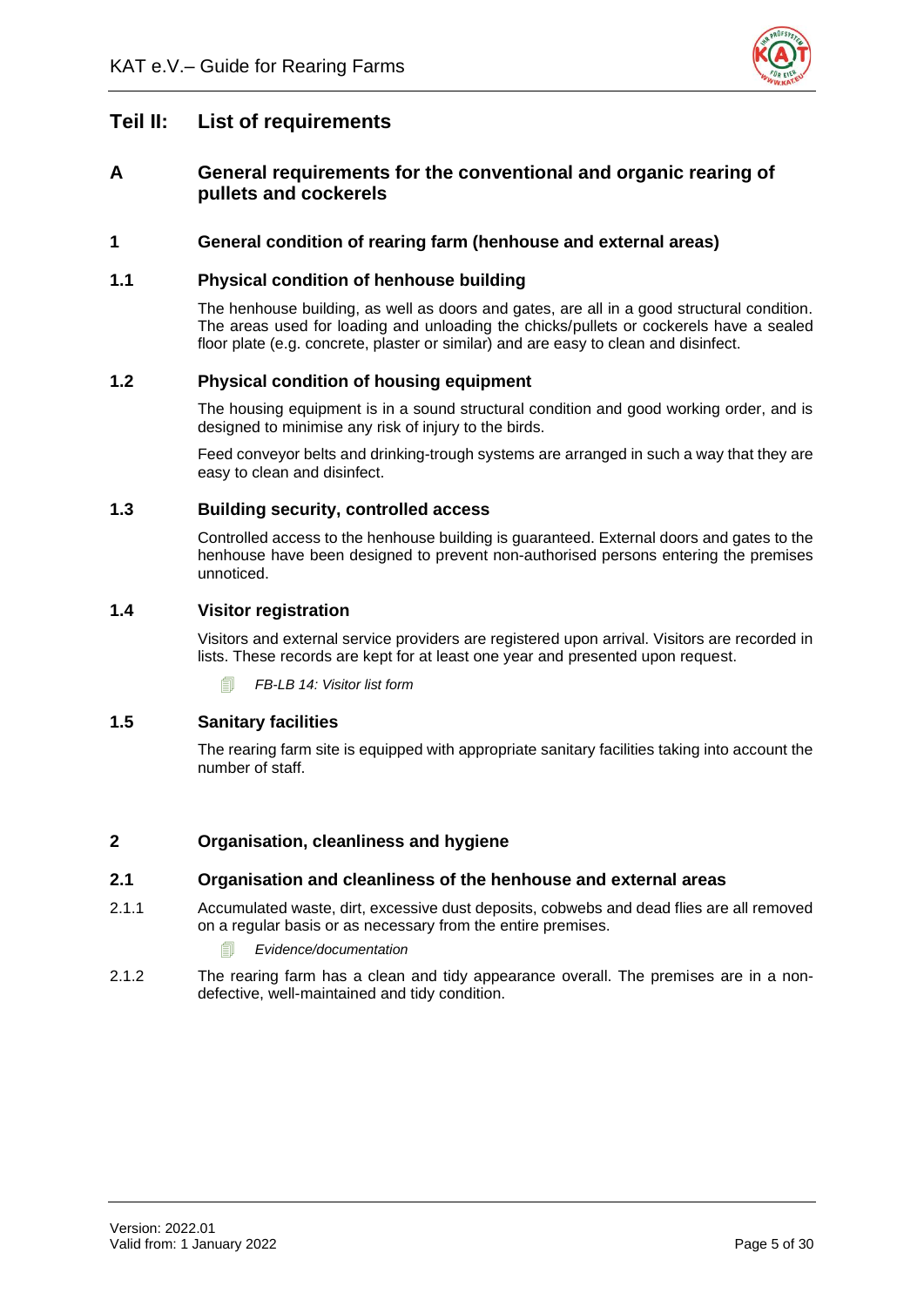

# <span id="page-11-0"></span>**2.2 Storage of feed**

2.2.1 Feed silos and storage containers are kept clean and in particular free of chemical, physical (e.g. shards of glass) and also microbial contamination (e.g. mould). The materials and coatings used for storage containers are cleaned and pose no risk to health. The type and frequency of cleaning are set for the individual farm.

# <span id="page-11-1"></span>**2.3 Staff hygiene**

- 2.3.1 Non-establishment persons represent a hygiene risk. Non-establishment persons are only granted access to the henhouses and housing equipment when absolutely necessary. Henhouses are entered only by those wearing company-owned clothing or appropriate disposable clothing. Measures are in place to ensure that non-establishment persons can only enter the henhouse or other area in which the birds are being kept with the agreement of the keeper.
- 2.3.2 A hygiene lock is compulsory in all farms. Depending on the site layout, the lock is situated in the most logical location taking into account animal health and the prevention of disease, e.g. at the entrance to the henhouse complex. The process within the hygiene lock includes at least a change of footwear.

The following requirements apply to hygiene locks:

- Clear separation into a black and a white area: street clothes are stored in the black area, work clothing in the white area.
- The black and white areas are separated by a wooden bench or low wall. The material must be easy to wipe down with a smooth surface.
- The bird area is only entered and exited via the hygiene lock.
- 2.3.3 Each henhouse anteroom or hygiene lock is fitted with at least a washbasin with running water, soap dispenser and paper towels. Hand washing is compulsory before and after entering the hygienic area. Measures are also in place to ensure that hands can be disinfected after washing and drying.
- 2.3.4 The establishment has defined appropriate hygiene rules. These rules are clearly displayed on the premises and are familiar to all staff.

# <span id="page-11-2"></span>**3 Animal health**

In accordance with Section 11 of the German Animal Welfare Act (Tierschutzgesetz), any person who keeps animals commercially must carry out in-company self-monitoring to ensure that the requirements of Section 2 are observed. In particular, for the purposes of assessing fulfilment of the requirements of Section 2, appropriate animal-related characteristics (animal welfare indicators) must be surveyed and evaluated.

*German Animal Welfare Act (Tierschutzgesetz) of 19 June 2020*

#### <span id="page-11-3"></span>**3.1 Documentation system for flock assessments**

3.1.1 The farm has an appropriate system in place for assessing flocks based on animal-related characteristics. Using this system, the rearing farm introduces and documents appropriate remedial measures in the event of significant problems affecting the flock.

> As a minimum, the system encompasses a review and documentation of weight development and a plumage score.

*VA-JA 1: Weight development in the rearing of pullets*

*Information: As of 1 January 2022, the KAT tool should be used to assess flocks. Use of the KAT tool or other tool with comparable content is voluntary during 2022.* 

- *FB-JA-03: "Flock record/Animal health in rearing" form*
- *KAT Tool*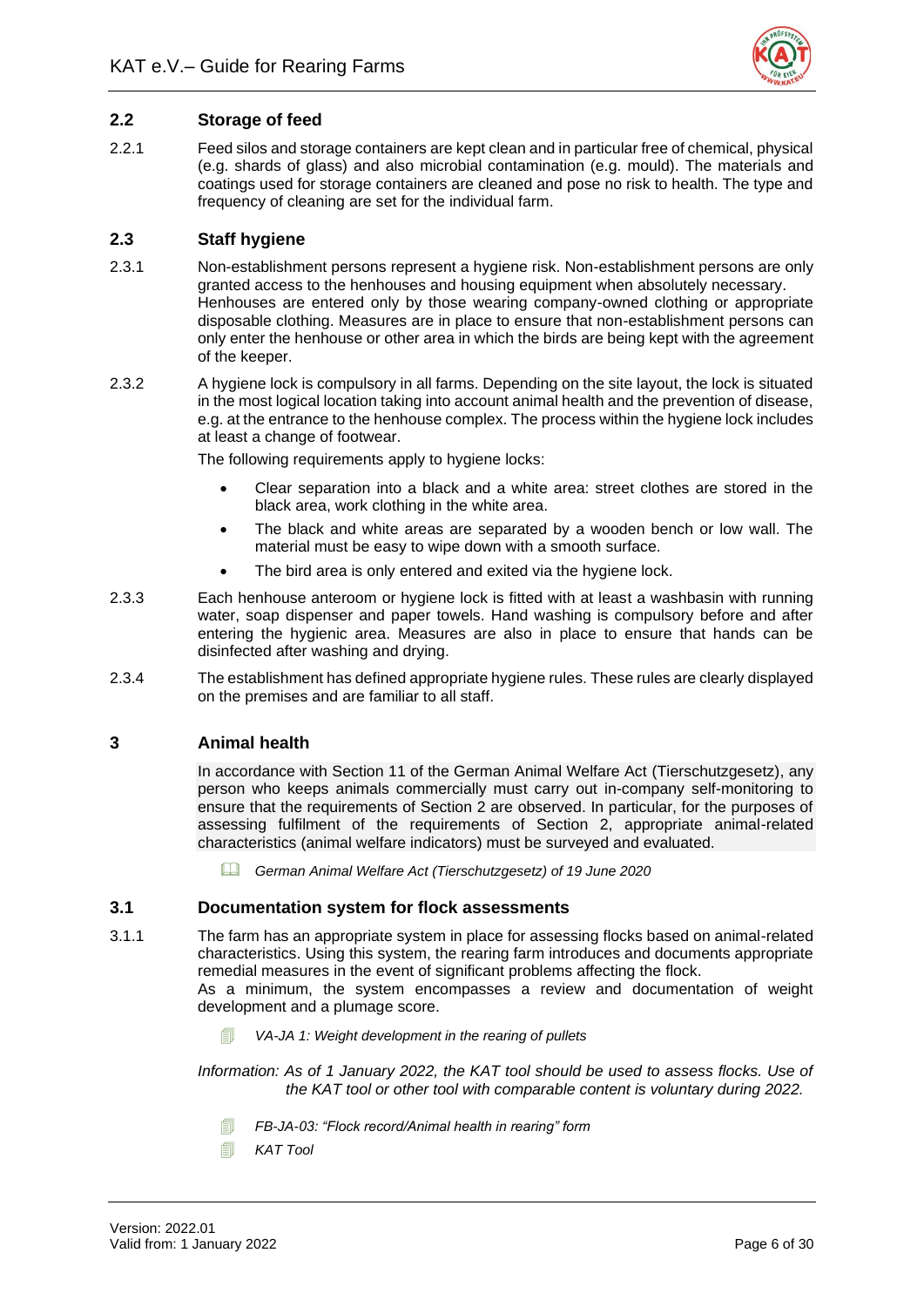

- 3.1.2 The birds and equipment are inspected at least twice per day, with documentation. The minimum information documented includes date, time and any abnormalities.
- 3.1.3 All farm staff who come into contact with the birds are given in-house training at least once per year. This training may be given by the manager provided that he or she is suitably qualified to do so.

## <span id="page-12-0"></span>**3.2 Care by a veterinary surgeon**

- 3.2.1 An agreement is in place with a veterinary surgeon regarding care of the birds. The vet is appointed by the farm.
- 3.2.2 A vaccination plan is in place, including at least all of the vaccinations required by law. The vaccination plan is prepared by the farm in consultation with the vet.
	- *Evidence/documentation of vaccination plan*
- 3.2.3 All of the vaccinations listed in the plan are carried out and documented. The minimum information documented includes the date of vaccination and name of the vaccine.
- 3.2.4 In the event of medicines being administered, the minimum information documented is as follows:
	- Name of the drug and the quantity administered
	- Drug batch number
	- Date administered
	- Waiting period, where applicable
	- Name of person who administered the drug
	- Number of veterinary drug administration record
	- *Evidence/documentation*
- 3.2.5 There is documentary evidence of the vaccinations already administered at the hatchery site.

# <span id="page-12-1"></span>**3.3 Establishment hygiene**

3.3.1 Pest control

In poultry houses special attention is paid to the prevention of pests (rats, mice, insects etc.). All henhouses and production facilities are protected against infiltration or contamination by domestic animals or by other farmed animals and birds so that the transmission or introduction of pathogens is eliminated as far as possible.

- 3.3.1.1 The establishment has a suitable pest control system in place. The frequency of pest control measures is dependent on the type of pest and extent of the infestation.
- 3.3.1.2 Pest control measures may be taken by the farm itself if the manager can demonstrate an appropriate level of specialist expertise and provided that the documentation requirements  $(\rightarrow 3.3.1.3)$  are met. With regard to agricultural operations, proof of expertise as defined in the German Crop Protection Expert Knowledge Ordinance (Pflanzenschutz-Sachkunde-VO) is sufficient.

In the event of an external service provider carrying out pest control measures, the provider meets the documentation requirements ( $\rightarrow$  3.3.1.3).

- 3.3.1.3 The minimum documentation requirements are as follows:
	- Bait plan with numbered pest detectors
	- List of all biocides used
	- Safety datasheets for all biocides used
	- Defined inspection intervals (toxic baits: at least monthly)
	- Documentation of infestation checks (trend analysis)
	- *Evidence/documentation*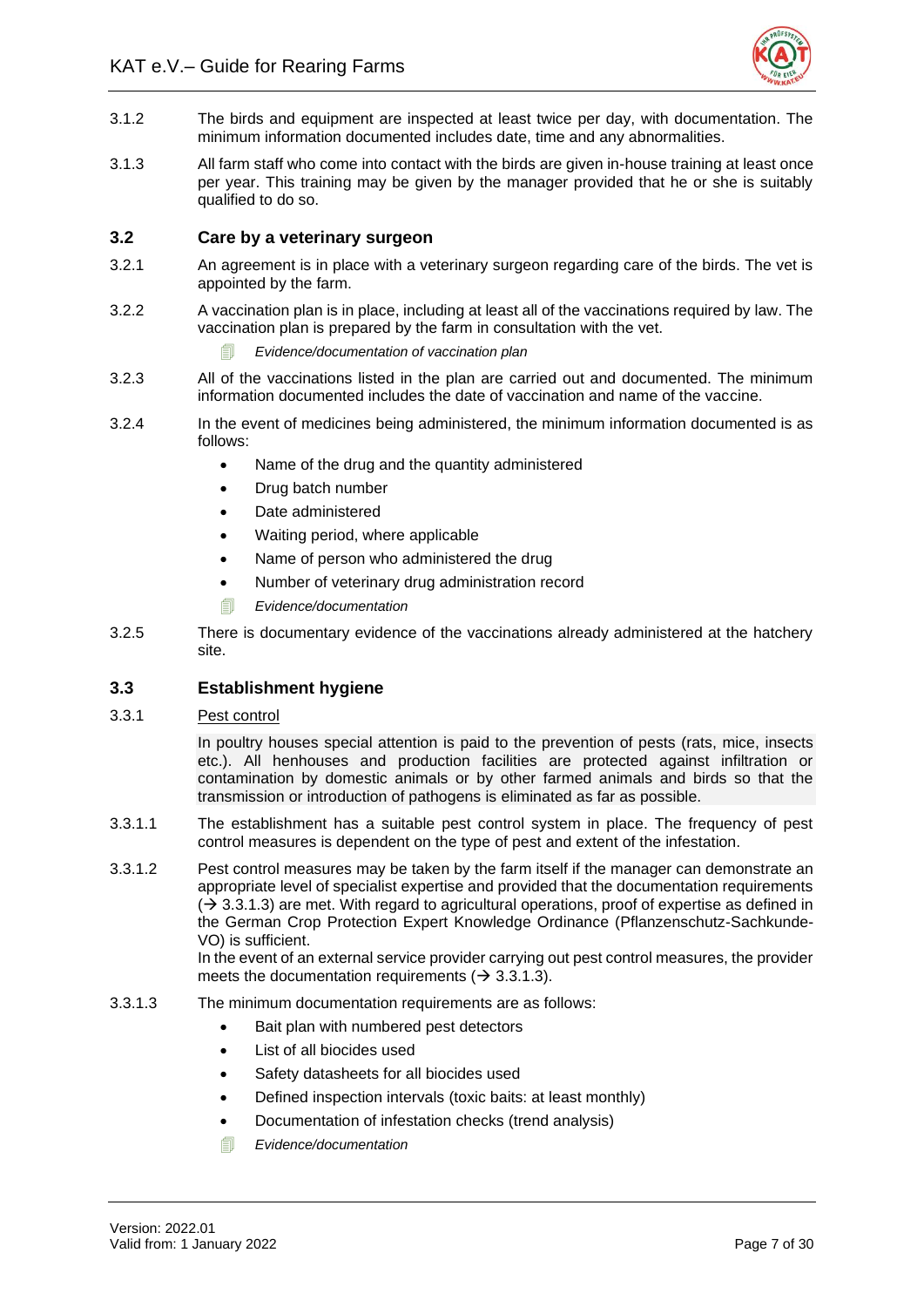

#### 3.3.2 Cleaning and disinfection

- 3.3.2.1 **[K.O.]** After destocking, the henhouse and the feed silos are cleaned thoroughly, and all housing equipment with which the birds come into contact is also disinfected. This includes disinfection of the drinker lines. These processes are documented.
	- *Evidence/documentation*
- 3.3.2.2 Only disinfectants included in the list published by the German Veterinary Society (DVG) are used. Establishments with organic production must also exclusively use disinfectants in accordance with the currently valid inputs list for organic agriculture in Germany. The relevant certificates and safety datasheets are available for all disinfection agents used.
	- **Inputs list for organic agriculture in Germany (published by Research Institute of Organic** *Agriculture, FiBL)*
	- *Evidence/documentation*
- 3.3.2.3 For each stocking, the name and manufacturer of the disinfectant used is recorded in the KAT database.
- 3.3.2.4 The establishment has an appropriate system in place to prove that its cleaning and disinfection measures have been effective.
	- *Note: A possible procedure is described in the procedural instruction VA-LB 3. Within 24 months, at least one henhouse must be checked for the effectiveness of cleaning and disinfection prior to a new stocking of birds.* 
		- *FB-LB-07: "Cleaning and disinfection documentation" form*
		- *VA-LB-03: "Inspecting disinfection" procedural instruction*
		- *Evidence/documentation*
- 3.3.2.5 If a single henhouse contains several pens, different age groups are only housed in the same building if the pen has been sufficiently cleaned and disinfected in advance without posing any hazard to the health of the birds or to the rearing equipment in the other pens that are still occupied.
- 3.3.3 Storage of manure
- 3.3.3.1 Manure is temporarily stored in a separate area that is not accessible to the pullets. This does not include manure in the litter.
- 3.3.4 Storage of dead birds
- 3.3.4.1 Birds that have died are removed from the henhouse as quickly as possible (daily). The carcasses are stored separately from other waste and are protected from weather conditions in refrigerated carcass boxes. Measures are also in place to ensure that stored carcasses cannot be accessed by any unauthorised persons.

#### <span id="page-13-0"></span>**4 In-company self-monitoring**

#### <span id="page-13-1"></span>**4.1 Establishment data collection**

- 4.1.1 An appropriate establishment description has been prepared for each rearing farm.
- 4.1.2 The data in the establishment description match the master data in the KAT database. The establishment enters any changes to the data on a timely basis using the KAT registration tool.

#### *Note: The establishment is responsible for the accuracy of the master data.*

4.1.3 The current **certification area** is documented in the establishment description. Changes to the certification area are communicated in advance to the KAT Office without delay.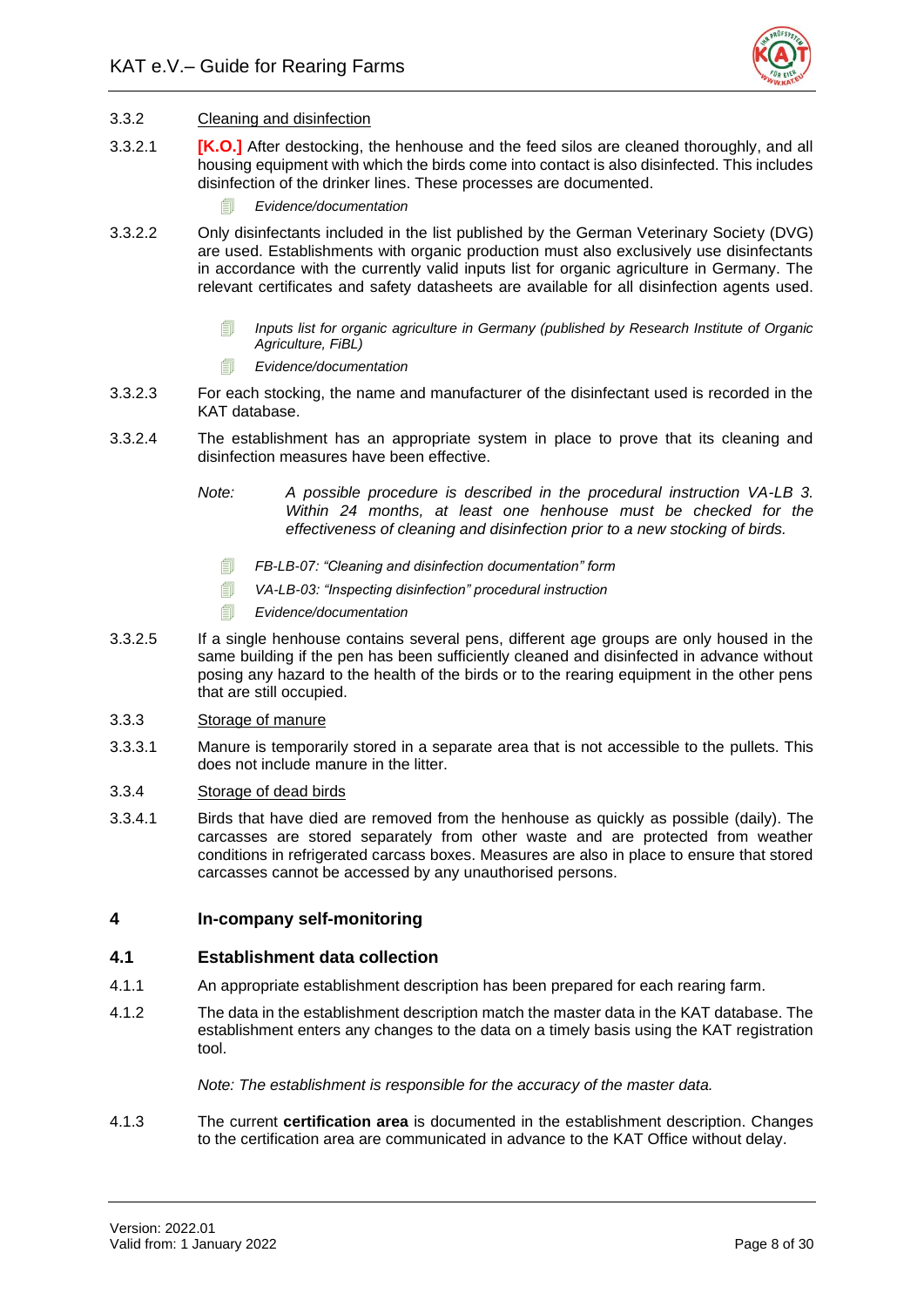

# <span id="page-14-0"></span>**4.2 Stocking and destocking**

Stocking and destocking must always be carried out in compliance with Section 1 of the Animal Welfare Act. During destocking the lighting is reduced and/or windows covered so as to calm the birds down, and care is taken to avoid any incidence of light when opening and closing the doors.

- 4.2.1 General stocking and destocking requirements
- 4.2.1.1 The chicks come from KAT-approved hatcheries or KAT-approved pre-rearing facilities.
- 4.2.1.2 It is possible to prove for all KAT flocks of pullets housed after 1 January 2022 that the male chicks from the hatch were either reared in accordance with KAT rules or selected before hatching using an in-ovo sexing method.
- 4.2.1.3 The establishment holds documentary evidence (delivery notes and/or invoices from the hatchery/pre-rearing facility) showing the stocking date and exact number of chicks delivered.
	- *Evidence/documentation*
- 4.2.1.4 **[K.O.]** Measures are in place to ensure that no beak trimming is carried out on any birds in henhouses covered by the KAT certification area.

*Note: During the audit, the auditor will check this for all occupied KAT henhouses and document the findings in the audit report.* 

- 4.2.1.5 Documentary evidence is on file showing that during rearing the chicks/pullets were conditioned to the subsequent form of production in the laying hen farm. The rearing operation encloses confirmation of this conditioning when delivering the pullets to the laying farm.
	- *Evidence/documentation (see FB-JA 1 "Handover record")*
- 4.2.1.6 The delivery notes for deliveries to a KAT laying farm include at least the following information:
	- KAT ID (rearing site)
	- Rearing batch number(s)
	- No. of birds per rearing batch number
	- Age of birds in weeks and days
	- Total number of delivered birds
- 4.2.1.7 The persons involved in stocking and destocking can provide proof of their expertise. If external service providers (professional catchers) are used for the destocking process, the foreman must have a recognised qualification. The relevant certificate is presented to the rearing farm. This similarly applies to stocking and destocking by the rearing farm itself. The supervisor has a recognised qualification and the workers used are trained internally at least once per year.
	- *Evidence of proper expertise/Documentation of training*
- 4.2.2 Specific requirements if KAT and non-KAT flocks are to be housed together in the same henhouse
- 4.2.2.1 If KAT and non-KAT flocks are to be housed together in the same henhouse, measures are in place to ensure that the flocks are kept in physically separate pens, that mixing is excluded and that the criteria according to the current KAT Guide for Rearing Farms are observed for the entire henhouse.
- 4.2.2.2 Measures are also in place to ensure that no KAT flocks are housed together with a flock with treated beaks.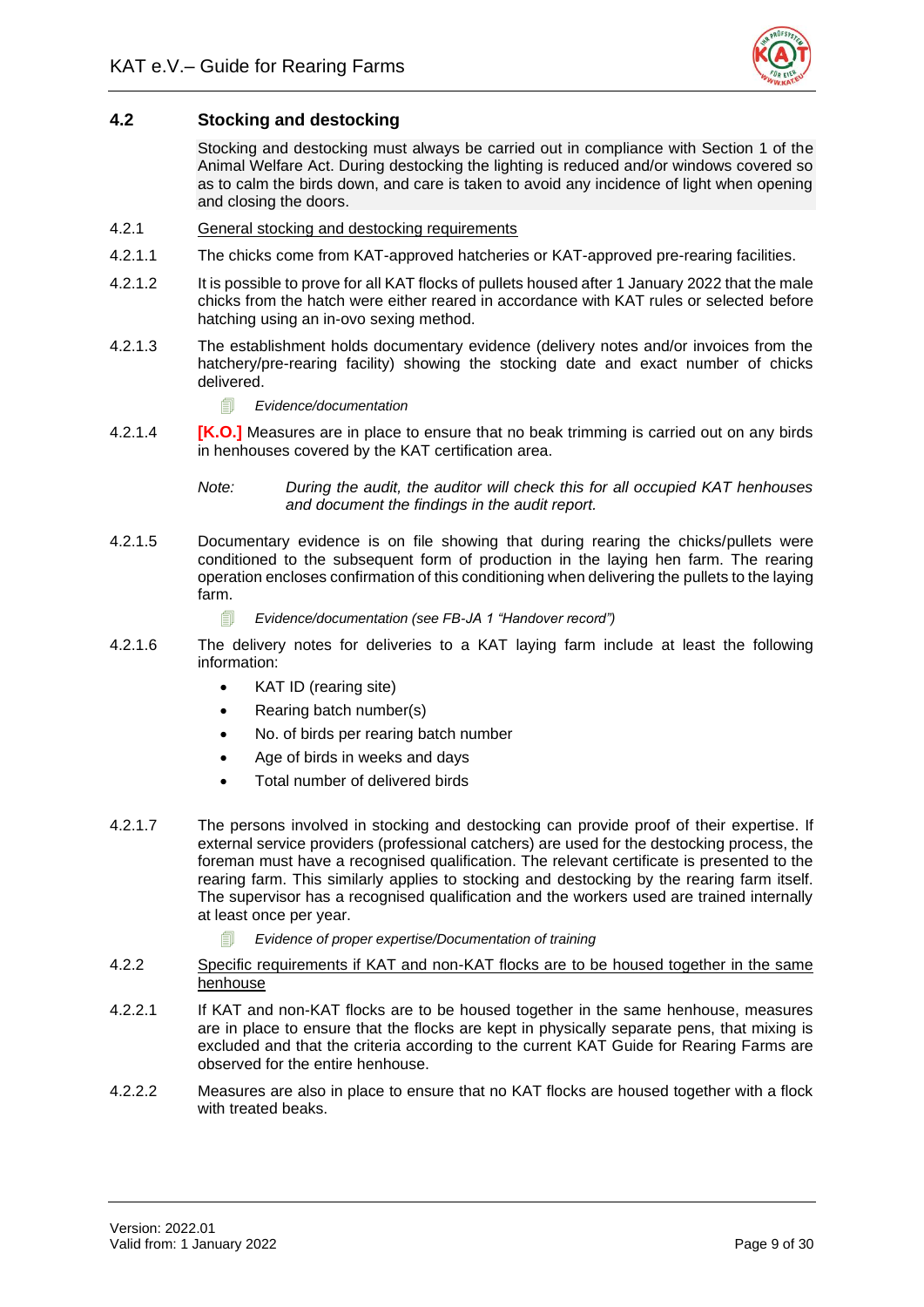

# <span id="page-15-0"></span>**4.3 Obligation to inform KAT**

- 4.3.1 **[K.O.]** All events that must be reported by law are reported to the responsible authority and to the KAT Office at the same time.
	- *Evidence/documentation*

# <span id="page-15-1"></span>**4.4 Crisis management**

4.4.1 Emergency plans with clearly defined responsibilities are in place in the event of an emergency or critical situation. These include the names and telephone numbers of all key contact persons (e.g. veterinary surgeon, veterinary inspection office, suppliers/buyers, KAT).

> *Information: The KAT Crisis Management Guide for Member Establishments contains the most important information for critical situations and recommended ways of tackling different situations.*

- *FB-A-02: "Emergency Plan/Contact List" form*
- *KAT Crisis Management Guide for Member Establishments*

# <span id="page-15-2"></span>**4.5 Flock documentation**

- 4.5.1 The establishment records the **number of birds** per henhouse daily. The resulting **loss ratio** (in %) is calculated at least weekly.
	- *Evidence/documentation*
- 4.5.2 A system is in place to record **feed and water consumption** per bird and also the **temperature** in the henhouse. Consumption is documented daily.
	- *Evidence/documentation*
- 4.5.3 The **average weight of the birds** is recorded at least every 4 weeks. There is either a standardised plan to hand-weigh the birds or the henhouse is fitted with automated weighing equipment, also guaranteeing comparable results.
	- *Evidence/documentation*

# <span id="page-15-3"></span>**4.6 Handover record**

4.6.1 A handover record is prepared upon each destocking of the pullets, at least containing the data required in form FB-JA-01.

*Note: The data is recorded at the time of the destocking.* 

*FB-JA-01: "Handover record for stocking of pullets" form* 

#### <span id="page-15-4"></span>**4.7 Analysis**

- 4.7.1 Analysis to be carried out upon delivery of day-old chicks:
	- Collection of a meconium sample from a minimum of 300 day-old chicks from at least three different transportation containers.
	- Collection for salmonella analysis of 10g of chicken paper contaminated with manure from each of 25 different chicken boxes.
- 4.7.2 Analysis to be carried out before moving birds to the laying farm:
	- Implementation of a sock swab for salmonella at least 14 days before moving the flock to the laying farm.
- 4.7.3 Drinking water quality is reviewed once **per site and calendar year** by means of a microbiological quality test carried out by an accredited laboratory. The sample for analysis is drawn directly from the drinker lines in the henhouse.

The analysis includes the following required parameters: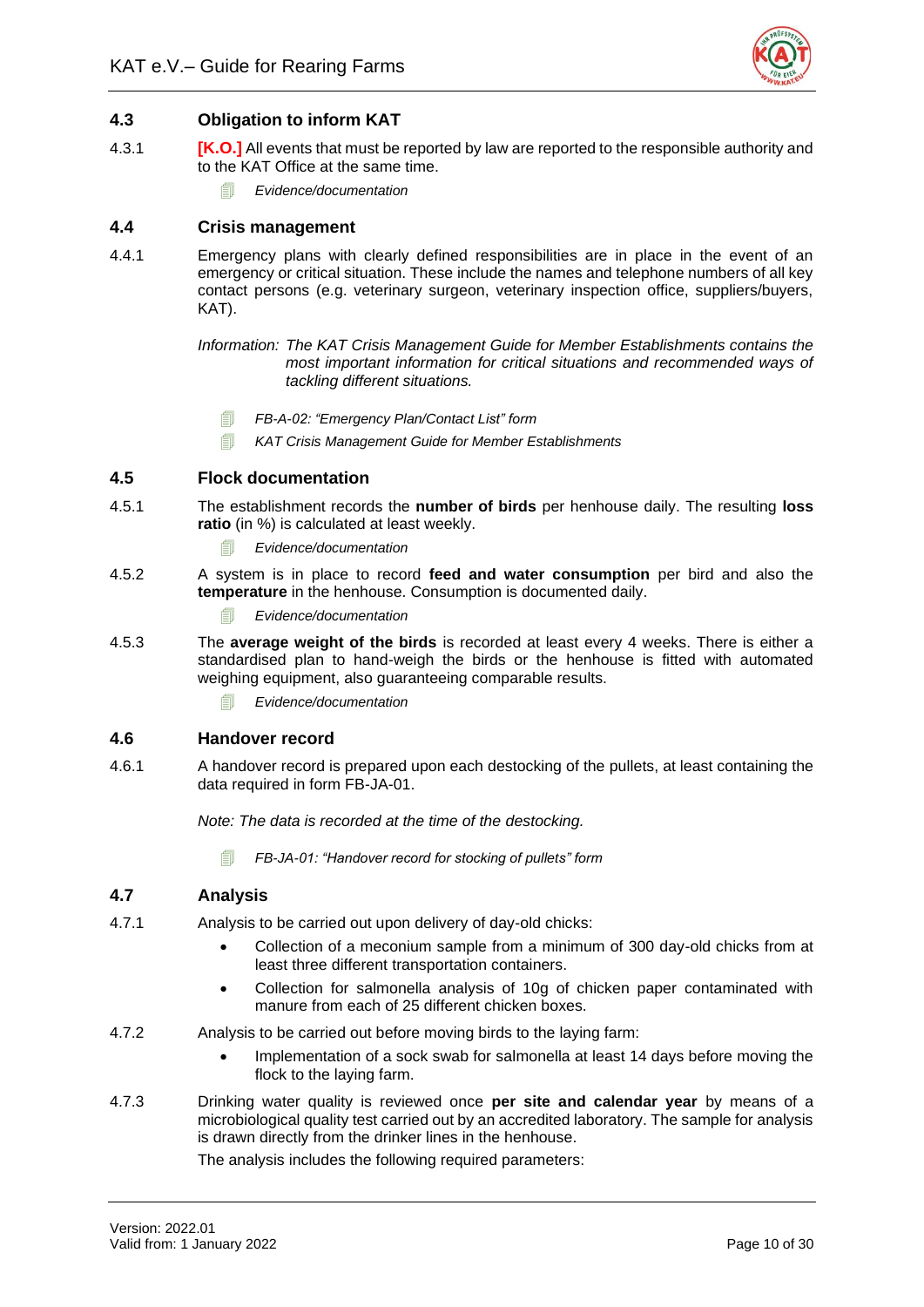

<span id="page-16-1"></span>Tab.3: Drinking water analysis parameters

| <b>Parameter</b>                         | <b>Unit</b> | Insignificant  |
|------------------------------------------|-------------|----------------|
| E.coli                                   | in 1 ml     | $<$ 1 cfu      |
| Coliforms                                | in 1 ml     | $<$ 1 cfu      |
| Total number of aerobic bacteria at 20°C | in 1 $ml$   | $< 10,000$ cfu |
| Total number of aerobic bacteria at 37°C | in 1 ml     | $< 1,000$ cfu  |

*Source: BMEL "Hygienische Qualität von Tränkewasser" [Hygienic quality of drinking water], July 2019*

*Documentary evidence of drinking water analysis* 

# <span id="page-16-0"></span>**4.8 Origin and procurement of feed**

- 4.8.1 Feedstuff supplier
- 4.8.1.1 **[K.O.]** The feed for the chicks or pullets/cockerels is procured exclusively from KATapproved feedstuff suppliers.
- 4.8.1.2 The feed for pullets/cockerels has a fibre content of at least 4%. The birds are also offered additives such as grit or other materials to promote digestion.
	- *Documentary evidence/analysis*
- 4.8.2 Self-mixers/users of own crop

Self-mixers are establishments that produce mixed feed (all-in-one feed for laying hens) for their own needs up to a maximum total annual quantity of 5,000 t. Users of own crop are establishments that produce finished feed on the basis of a feedstuff supplement made in a mixed feed factory, regardless of whether the crop used is the establishment's own or bought in. Responsibility for the components used as well as for the proper production of the feed mixes rests with the farmer.

- 4.8.2.1 At least one sensory incoming goods inspection must be performed prior to every raw material storage. Records must be kept of all inspections and measures taken.
	- *Evidence/documentation*
- 4.8.2.2 Measures are in place to ensure that the raw materials stored on-site are stored properly in accordance with product requirements and in a way that prevents any negative impact on and contamination of the raw materials during storage.
- 4.8.2.3 **[K.O.]** Reference samples are available from all raw material batches (incl. feedstuff supplements) used for the production of feedstuff, regardless of whether these were bought in or produced in-house. The reference samples are kept for a period of at least 6 months.
	- *Evidence/documentation*
- 4.8.2.4 Documentary evidence is available for all bought-in components and contains at least the product name, quantity and seller.
	- *Evidence/documentation*
- 4.8.2.5 **[K.O.]** All raw materials and additives used for the production of feed are stored in the KAT database.
	- *VA-LB 05: Database instructions for laying farms/rearing farms and self-mixers*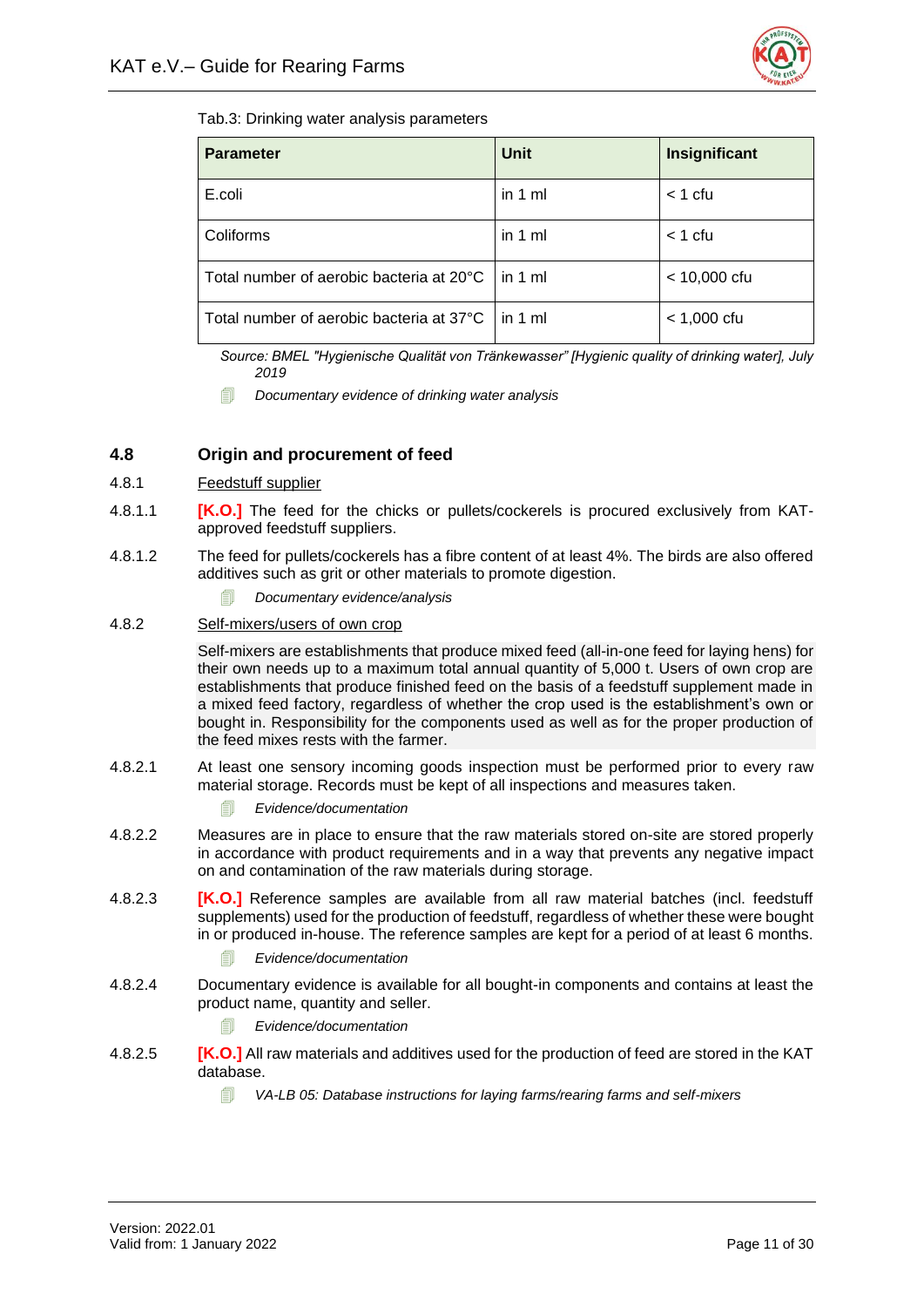

- 4.8.2.6 **[K.O.]** Measures are in place to ensure that any feedstuff supplements used are procured exclusively via a KAT-certified feedstuff manufacturer.
- 4.8.2.7 **[K.O.]** The finished feed recipes used by self-mixers are based on ration calculations prepared by qualified persons/companies. The production of finished feed based on feedstuff supplements is traceable to the mixing instructions provided and production is carried out exclusively in accordance with such instructions.
	- *Evidence/documentation*
- 4.8.2.8 The feed for pullets/cockerels has a fibre content of at least 4%. The birds are also offered additives such as grit or other materials to promote digestion.
	- *Documentary evidence/analysis*
- 4.8.2.9 The production process for the finished feed is documented comprehensibly. In the case of self-mixers and the use of mobile milling and mixing equipment, a mixing protocol is also available for each batch in accordance with the "Mixing protocol for mobile milling and mixing equipment" form.
	- *FB-LB-13: "Mixing protocol for mobile milling and mixing equipment" form*

# <span id="page-17-0"></span>**5 Database/plausibility checks**

All establishment and henhouse data are documented in the KAT database, along with all process stages.

#### <span id="page-17-1"></span>**5.1 Database reports**

- 5.1.1 **[K.O.]** The stocking of all KAT rearing flocks is recorded in the KAT database per henhouse, and the figures match the submitted delivery notes and invoices. The stocking reports are entered in the KAT database no later than 7 days after stocking.
- 5.1.2 **[K.O.]** The destocking of all KAT rearing flocks is recorded in the KAT database per henhouse, and the figures match the submitted delivery notes and invoices. The destocking reports are entered in the KAT database no later than 7 days after destocking.
- 5.1.3 [**K.O.]** In addition to the destocking of the cockerels, the average weights upon destocking at the rearing farm and the cumulative mortality rates for the cockerels are entered in the database at the end of the rearing period.
- 5.1.4 The feed quantities purchased by the farm are reported to the database every 2 weeks as required (feedstuff supplier, quantity and delivery date).

#### <span id="page-17-2"></span>**6 Rules with regard to existing facilities**

Existing operations or farms that applied for planning permission before the Guide entered into force are as a general rule allowed to continue to operate. The duration of the respective transitional period will be set on a case-by-case basis. This permission will cease to apply as soon as an operation implements structural measure to modernise its facilities (e.g. installation of a new aviary) prior to the expiry of the rules on existing facilities, or if the transitional period applicable to that operation has expired.

The following transitional periods apply as of the date on which this Guide enters into force:

- Transitional period during which buildings have protected status: maximum of 15 years
- Transitional period during which system installations/entire systems have protected status: maximum of 10 years

Operations that applied for planning permission after the Guide entered into force are not permitted to continue operating, and the maximum stocking rate of 18 birds/m² as well as all further requirements contained in the Guide apply with immediate effect.

Rearing henhouses must as a general rule be fitted with perches in accordance with the KAT Guide for Rearing Farms. Protected status cannot be applied to existing houses for other types of bird/animal that are also used for rearing cockerels. The same applies to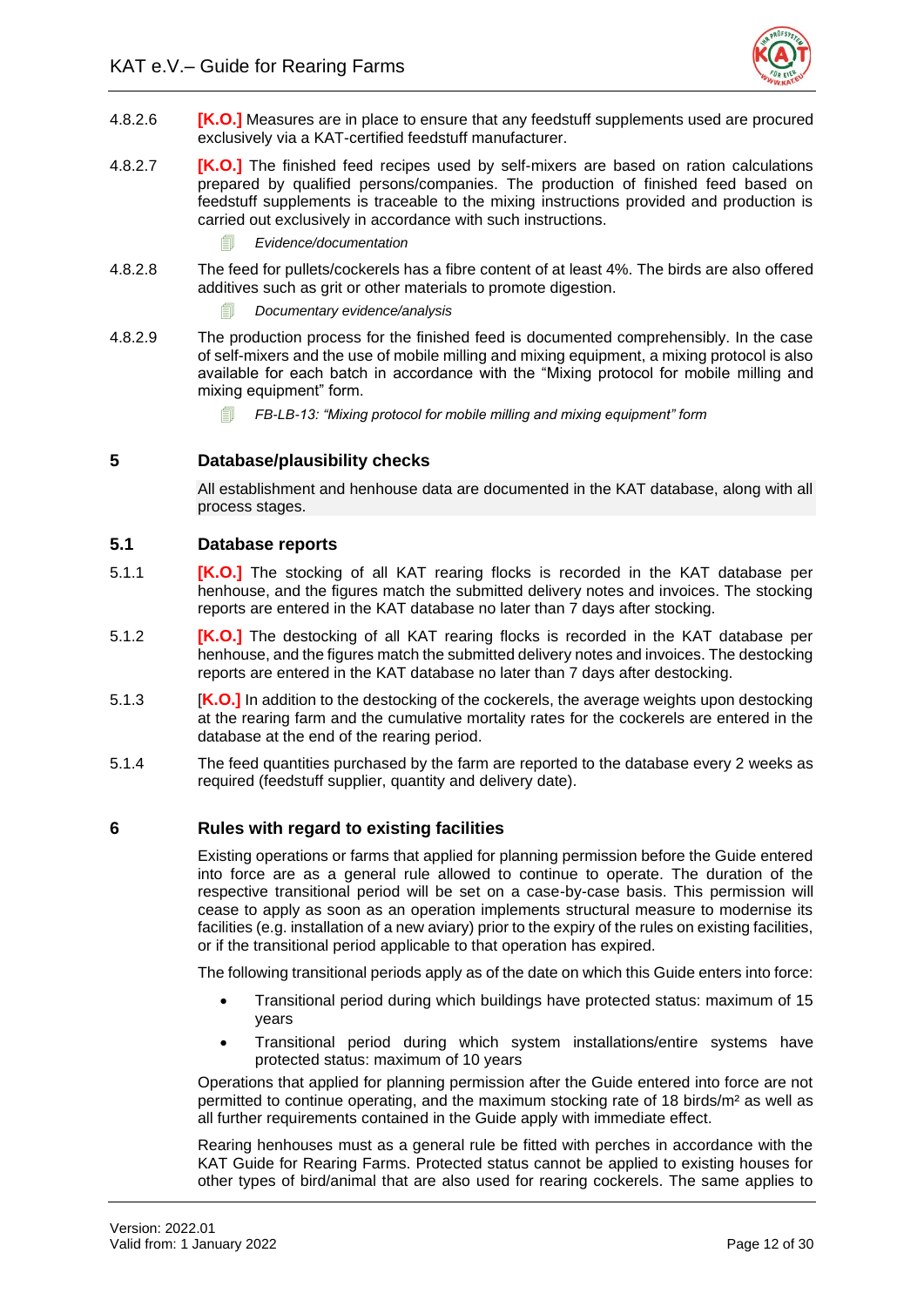

houses for the rearing of pullets in cases where such houses are structures with a partial aviary or with floor rearing. The transitional period referred to above may only be applied to full aviary designs.

*Note: The rules on existing facilities will be revised again two years after the Guide enters into force.*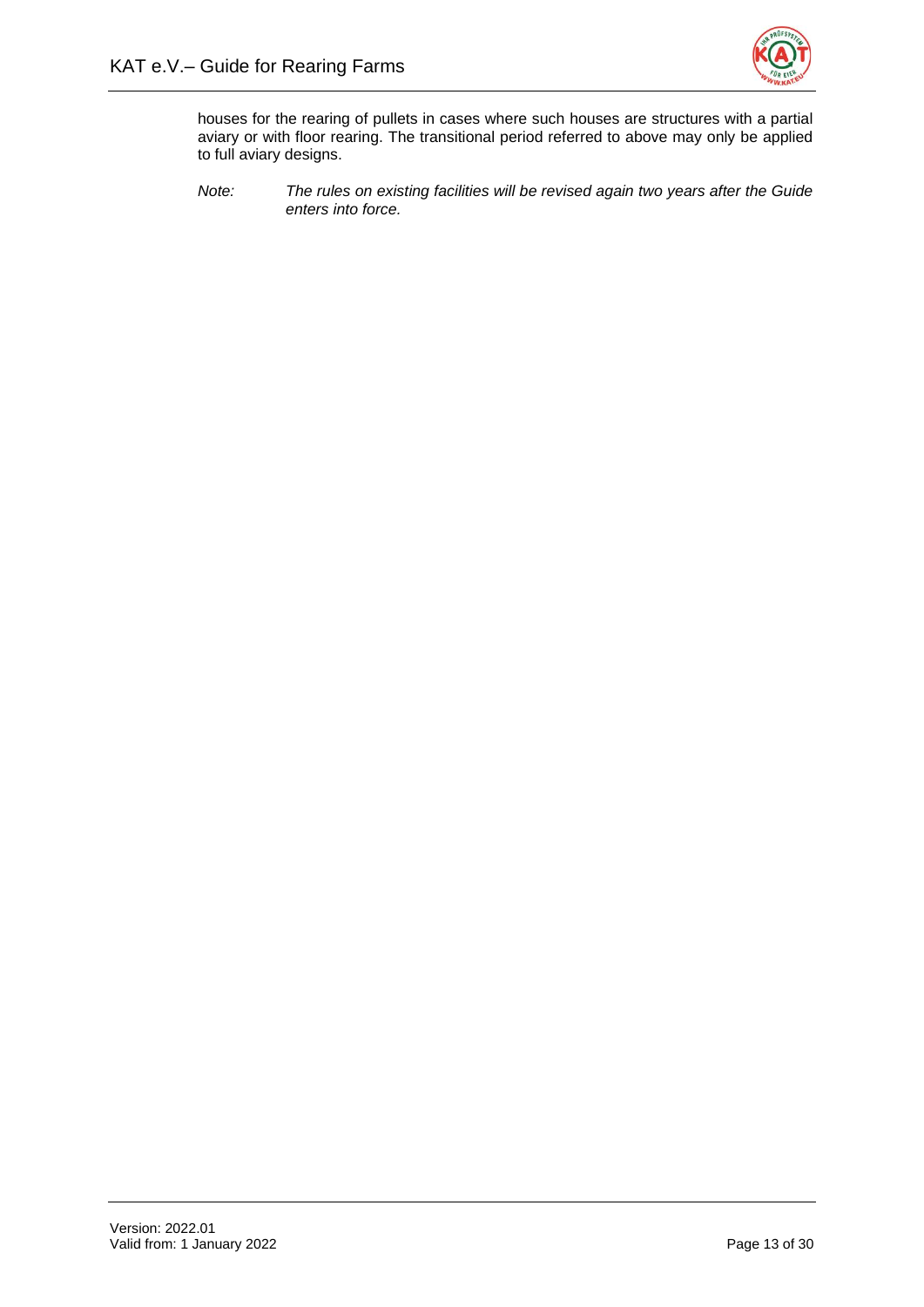

# <span id="page-19-0"></span>**B Special criteria – Conventional rearing of pullets**

# <span id="page-19-1"></span>**7 Requirements of housing equipment and housing conditions**

## <span id="page-19-2"></span>**7.1 Hen stocking rate**

7.1.1 Stocking rate rules if no pre-rearing

For stocking as of 1 January 2022 until 30 June 2024:

• As of the 35th day of life: maximum of 20 birds/m² total usable area. In henhouses in which the usable area is distributed across several levels: a maximum of 40 birds/m² total usable floor area.

*Note: hatch date = 1st day of life*

For stocking from 1 July 2024 onwards:

- As of the 35th day of life: a maximum of 18 birds/m<sup>2</sup> total usable area. In henhouses in which the usable area is distributed across several levels: a maximum of 36 birds/m² total usable floor area.
- 7.1.2 Stocking rate rules with pre-rearing
	- From the 35th to the 49th day of life: a maximum of 30 birds/m² total usable area.
	- From the 50th day of life, the stocking rates listed in Chapter 7.1.1 apply.
	- The birds must have permanent access to perches, litter and pecking stones.
- 7.1.3 **[K.O.]** Measures are in place in the respective henhouses to ensure that the stocking rate stipulated in Chapters 7.1.1 and 7.1.2 is never exceeded.

# <span id="page-19-3"></span>**7.2 Usable areas**

These are areas, the side length of which is never <30 cm, that have headroom of at least 40 cm and the floor of which slopes by no more than 14%, including the areas under feeding and drinking facilities, perches and landing perches, and fixtures for claw rubbing that the pullets can pass over or under.

- 7.2.1 In multi-tier housing equipment, there are no more than 4 levels on top of each other, with the henhouse floor counting as the first level.
- 7.2.2 Only those levels from which the manure can only fall one level lower are counted towards the usable area. Further levels only count towards the usable area if the manure is collected.
- 7.2.3 System-related usable areas\*) may be counted towards the usable area even if not fitted with a manure belt provided that they are available during the entire daylight period, are at least 30 cm wide, have headroom of at least 40 cm and provide the birds with a firm surface. *\*) see Annex 1.3 Definition of terms*

#### <span id="page-19-4"></span>**7.3 Cold scratching area (conservatory)**

A cold scratching area (conservatory) is not a requirement for conventional rearing. If it is provided, however, it may be counted towards the usable area subject to the following conditions.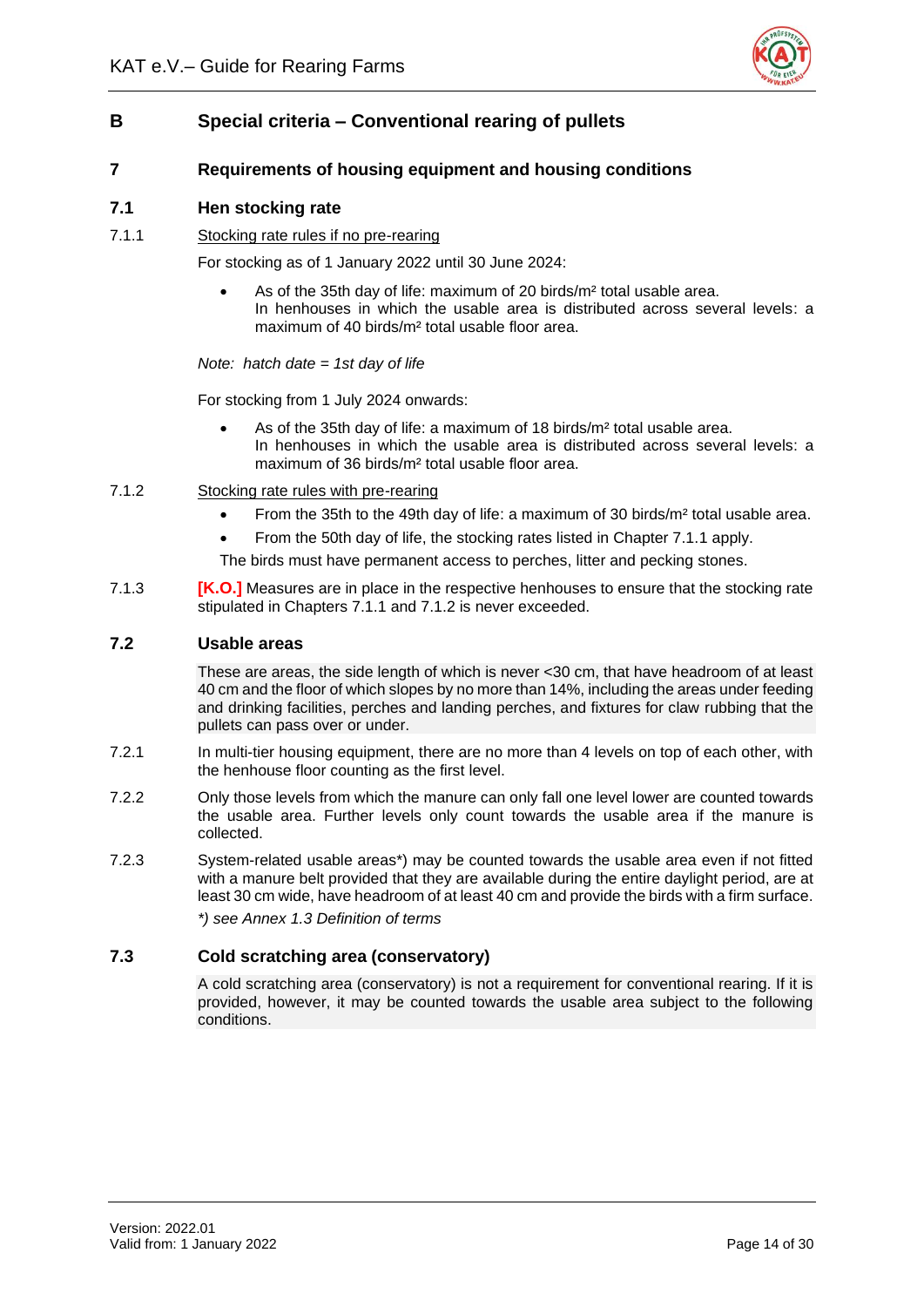

- 7.3.1 The cold scratching area (conservatory) is at least 2 m high and has a wind-breaking net with perforations that ensure permanent light and air permeability. The height of the windbreaking net is at least 70% of the height of the external wall of the cold scratching area (i.e. a minimum of 1.40 m). Installations that have the same features as a wind-breaking net are also permitted. The cold scratching area has an outdoor climate and a roof. It is separated from the warm henhouse by a solid wall and is designed in such a way that wild birds cannot gain access.
- 7.3.2 Measures are in place to ensure that the cold scratching area (conservatory) is available to the birds as of the day on which this is required to maintain compliance with the stocking rate.
- 7.3.3 The birds have access to the cold scratching area (conservatory) at least during the entire light phase, and outdoor periods during the light phase are documented.
	- *Evidence/documentation*

#### <span id="page-20-0"></span>**7.4 Scratching area**

The scratching area is deemed to be that part of the henhouse with a flat compacted floor, the whole of which is covered with material to be manipulated by the pullets and that offers scope for dust baths.

- 7.4.1 At least 25% of the usable henhouse floor area is a scratching area. The scratching surface is located only on the lowest level.
- 7.4.2 The pullets are given access to the scratching area as early as possible and by no later than the 35th day of life.
- <span id="page-20-1"></span>7.4.3 The scratching area is always fully covered with a suitable type of litter.

#### **7.5 Enrichment material/dust baths**

In addition to litter, the birds are always provided with other manipulable and alterable material to help keep them occupied. When selecting the materials, care is taken from a biosecurity perspective to ensure that they are hygienically safe.

7.5.1 As of the 1st day of life, the birds are offered enrichment material.

*Note: Feedstuff scattered over the chicken paper is an acceptable form of enrichment material.*

7.5.2 In addition to litter, the birds are also provided with enrichment material and the chance to have a dust bath from as early a stage as possible.

*Examples of enrichment material: bales of hay or straw, alfalfa, pecking stones etc.*

#### <span id="page-20-2"></span>**7.6 Perches**

Perches must provide the birds with a secure footing and not damage the foot pads. Perches must also be at least 17 cm away from the wall, with a minimum distance of 25 cm from the centre of each perch to the centre of the next perch. There must be at least 40 cm free space above perches that the birds can reach by flying and at least 20 cm of free space above those that the birds can climb on to.

- 7.6.1 The birds are given access to perches from their first day of life. At least one third of the perches are raised.
- 7.6.2 Measures are in place to ensure a minimum perch length of 6 cm/bird as of the 50th day of life and a minimum length of 10 cm/bird as of the 64th day of life.

# <span id="page-20-3"></span>**7.7 Feeding and drinking facilities**

The feeding and drinking equipment is designed to provide all birds with access to perfect quality feed and water at all times and to minimise any contamination of the water or feed as far as technically possible.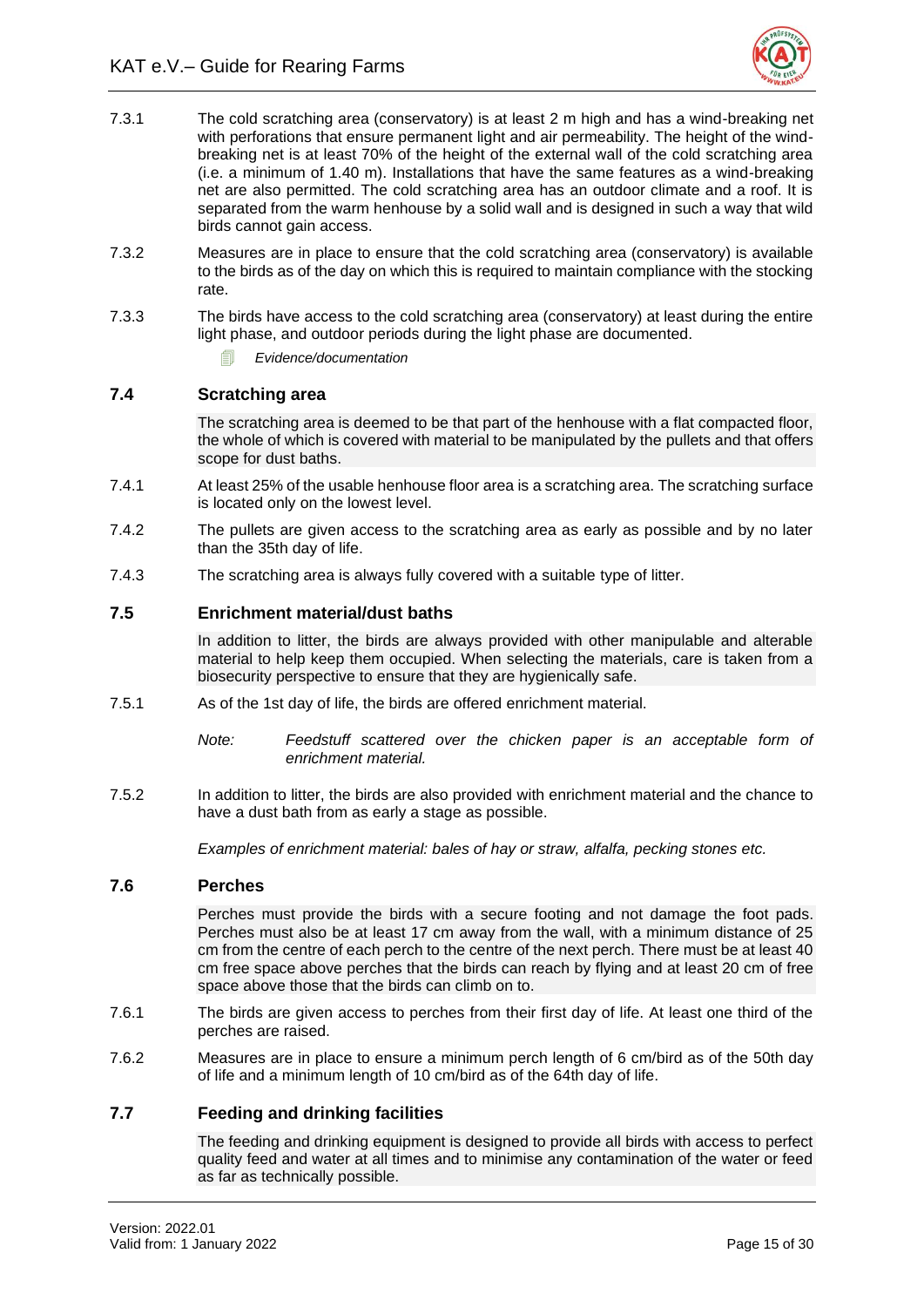

#### 7.7.1 Feeding equipment

7.7.1.1 If linear feeders are used for feeding, an edge length of at least 4.5 cm per bird is provided as of the 50th day of life. If circular feeders are used for feeding, an edge length of at least 4 cm per bird is guaranteed as of the 50th day of life.

#### 7.7.2 Drinking equipment

- 7.7.2.1 With nipple or cup drinkers there must be at least one drinker for every 10 birds as of the 50th day of life. Where circular drinkers are used for watering, an edge length of at least 1 cm per bird is guaranteed.
- <span id="page-21-0"></span>7.7.2.2 The drinkers must be installed at an appropriate height for the pullets to reach.

#### **7.8 Light conditions**

Buildings must be lit so that the birds can see each other and the person who feeds and looks after them. The lighting must be designed to ensure an even distribution of light.

- 7.8.1 The availability of natural daylight is obligatory. The henhouse has light openings that correspond to at least 3% of the usable floor area.
- 7.8.2 If **artificial lighting** is used, an even distribution of light across the birds' activity area is guaranteed.
- 7.8.3 A permanent blackout of the light openings (e.g. using paint, covering with coloured films) or the use of monochromatic light is only permitted in exceptional cases on **sound veterinary grounds** (which must be confirmed in writing).
	- *Evidence of veterinary grounds*
- 7.8.4 The light phase must last for at least 8 hours/day as of the 15th day of life, with an uninterrupted dark phase of eight hours. The dark phase should always be preceded by a dusk phase. The light programme is documented.
	- *Evidence of light programme*

#### <span id="page-21-1"></span>**7.9 Henhouse environment**

7.9.1 A henhouse environment (ventilation system, ambient temperature) corresponding to animal health requirements, the hen stocking rate and the age of the pullets must be guaranteed in the henhouse area.

#### <span id="page-21-2"></span>**7.10 Live electrical wires**

- 7.10.1 **[K.O.]** Pullets are not directly exposed to electricity anywhere in the area in which they are kept.
- 7.10.2 The area in which they are housed also does not contain any other installations that act like electricity wires if simply connected to a source of electricity. If wires are used as deflectors above feed and drinker lines, no isolators are used to attach them.

## <span id="page-21-3"></span>**7.11 Emergency power supply**

- 7.11.1 The farm has a suitable emergency power supply to guarantee the supply of power needed to look after the birds in the event of a power outage.
- 7.11.2 This emergency power supply is regularly tested (at least six-monthly) and the function tests are documented.
- 7.11.3 Alternatives to an emergency power supply may be accepted if it can be proven that they will also quarantee the supply of power needed to look after the birds.
	- *Evidence/documentation*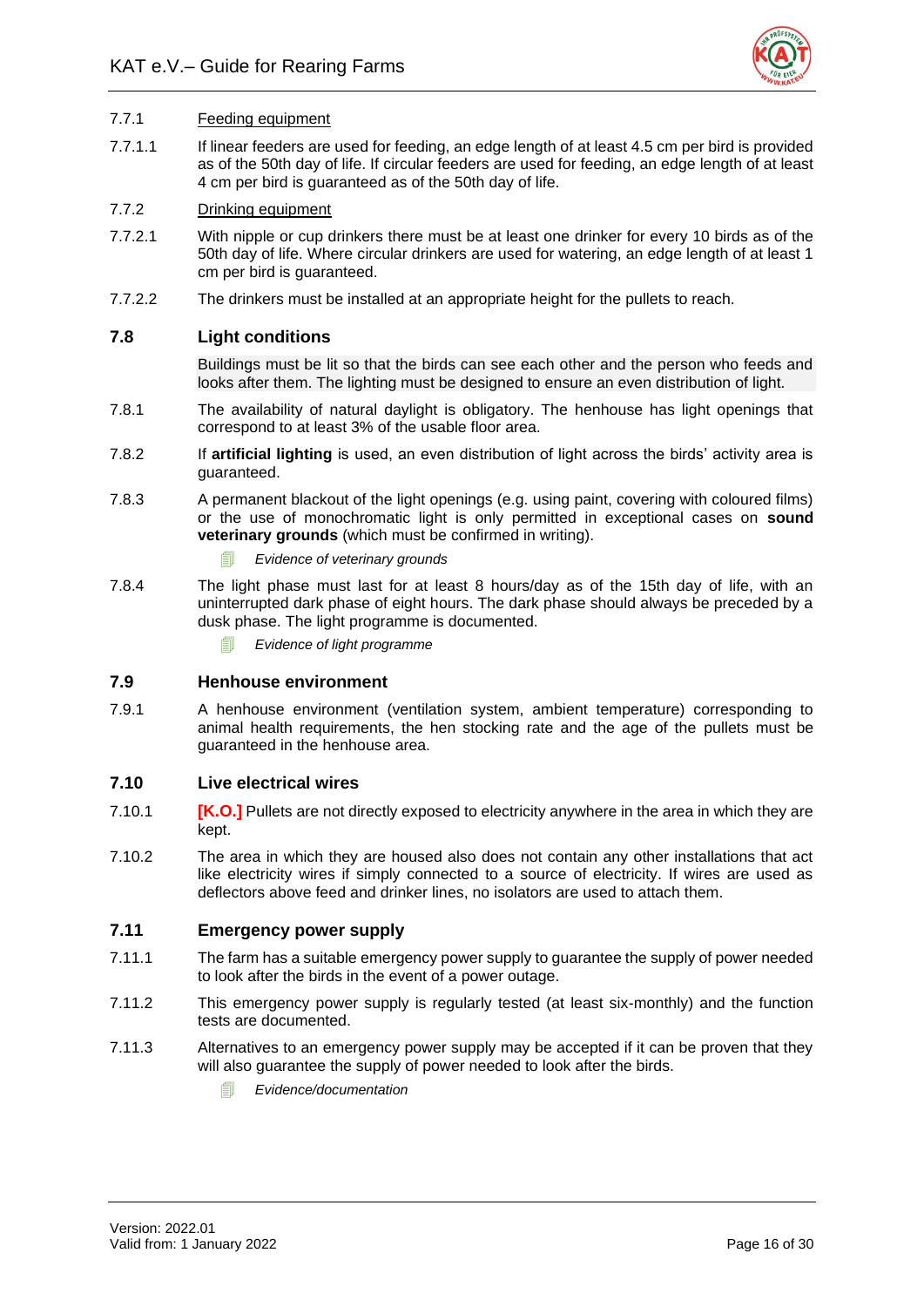

# <span id="page-22-0"></span>**C Special criteria – Organic rearing of pullets**

# <span id="page-22-1"></span>**8 Requirements of housing equipment and housing conditions**

# <span id="page-22-2"></span>**8.1 Origin of the birds**

- 8.1.1 With effect from 1 January 2022, organic chicks must as a general rule originate from organic parent stock/organic hatcheries.
	- *Note: If not enough organic hatching eggs are available, chicks from conventional parent stock may be used. The exemptions currently applicable in Germany will then take effect, and an exemption certificate issued by the responsible authority must be submitted.*

#### <span id="page-22-3"></span>**8.2 Hen stocking rate**

#### 8.2.1 Stocking rate rules without pre-rearing

The following applies to all stocking in organic rearing as of 1 January 2022:

- From the 35th day of life: 14 birds/m² total usable area or, in housing equipment in which the usable area is distributed across several levels, a maximum of 28 birds/m² total usable floor area applies.
- 8.2.2 Stocking rate rules with pre-rearing
	- From the 35th to the 49th day of life: a maximum of 30 birds/m² total usable area.
	- From the 50th day of life, the stocking rates listed in Chapter 8.2.1 apply.
	- The birds must have permanent access to perches, litter and pecking stones.
- 8.2.3 **[K.O.]** Measures are in place in the respective henhouses to ensure that the stocking rate stipulated in Chapters 8.2.1 and 8.2.2 is never exceeded.

#### <span id="page-22-4"></span>**8.3 Usable areas**

These are areas, the side length of which is never <30 cm, that have headroom of at least 40 cm and the floor of which slopes by no more than 14%, including the areas under feeding and drinking facilities, perches and landing perches, and fixtures for claw rubbing that the pullets can pass over or under.

- 8.3.1 In multi-tier housing equipment, there are no more than **3 levels** on top of each other, with the henhouse floor counting as the first level.
- 8.3.2 Only those levels from which the manure can only fall one level lower are counted towards the usable area. Further levels only count towards the usable area if the manure is collected.
	- *Note: The higher levels must be designed in such a way that no manure can fall down onto the birds below and must be fitted with an efficient system for removing the manure.*

#### <span id="page-22-5"></span>**8.4 Group size/spatial separation of flocks**

- 8.4.1 All henhouses including cold scratching areas are sectioned off so as not to exceed the maximum permitted group size pursuant to the applicable EU Eco Regulation.
- 8.4.2 The separating elements are designed to reliably prevent any mixing of groups. Any doors in the separations must be kept closed.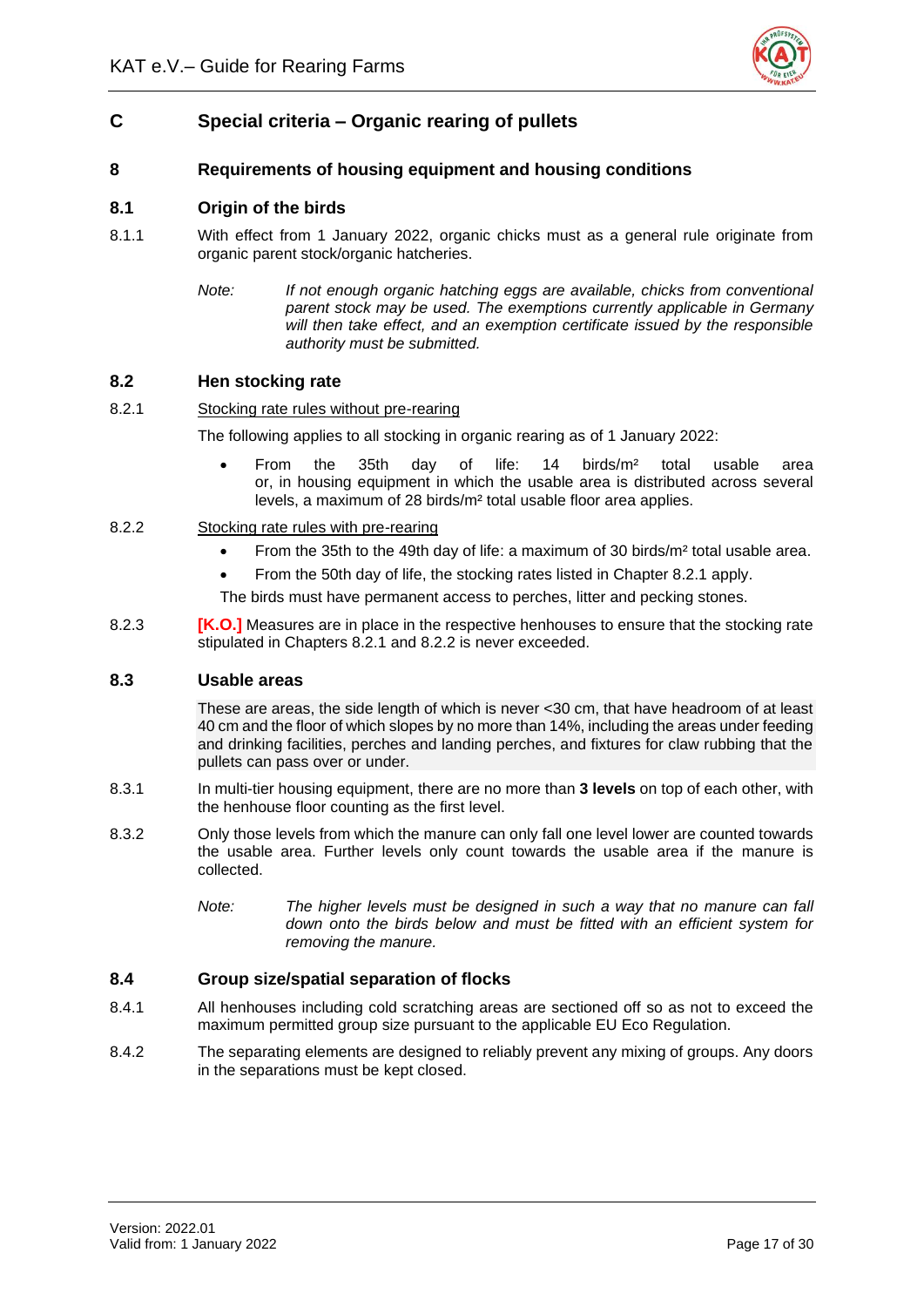

# <span id="page-23-0"></span>**8.5 Scratching area**

The scratching area is deemed to be that part of the henhouse with a flat compacted floor, the whole of which is covered with material to be manipulated by the pullets and which offers scope for dust baths.

- 8.5.1 The scratching area makes up at least 1/3 of the henhouse floor area. The scratching area is located only on the lowest level.
- 8.5.2 The scratching area is opened as of the 22nd day of life and all birds must have access to the scratching area as of the 28th day of life at the latest.
- <span id="page-23-1"></span>8.5.3 The area is always completely covered with suitable litter.

#### **8.6 Enrichment material/dust baths**

- 8.6.1 As of the 1st day of life, the birds are offered manipulable material.
- 8.6.2 In addition to litter, the birds are also offered enrichment material as early as possible, including for example hay racks, balls of straw, alfalfa, pecking stones etc. (with added grit in some cases).
- 8.6.3 The enrichment material is permanently accessible. A corresponding plan/documentation of the quantity and type of enrichment material used is in place.
- <span id="page-23-2"></span>8.6.4 Sufficient facilities for dust bathing are provided.

#### **8.7 Perches**

- 8.7.1 Perches are provided from the 1st day of life, with at least one third taking the form of raised perches.
- 8.7.2 Measures are in place to ensure a minimum perch length of 10 cm/bird as of the 35th day of life or at least 100 cm² raised perch area/bird.

Where pullets/cockerels are being pre-reared together: From the 50th day of life: 10 cm/bird or 100 cm² raised perch area/bird.

#### <span id="page-23-3"></span>**8.8 Feeding and drinking facilities**

#### 8.8.1 Feeding equipment

8.8.1.3 If linear feeders are used for feeding, an edge length of at least 4.5 cm per bird is provided as of the 50th day of life. If circular feeders are used for feeding, an edge length of at least 4 cm per bird is guaranteed as of the 50th day of life.

#### 8.8.2 Drinking equipment

- 8.8.2.1 With nipple or cup drinkers there must be at least one drinker for every 10 birds as of the 50th day of life. Where circular drinkers are used for watering, an edge length of at least 1 cm per bird is guaranteed.
- 8.8.2.2 The drinkers are set at an optimal height for the pullets.

*Note: Cup drinkers are not circular drinkers and are treated in the same way as nipple drinkers.*

#### <span id="page-23-4"></span>**8.9 Light conditions**

- 8.9.1 The availability of **natural daylight** is obligatory. The henhouse has light openings that correspond to at least 3% of the usable floor area.
- 8.9.2 The daylight openings guarantee an even distribution of light.
- 8.9.3 If **artificial lighting** is used, an even distribution of light across the birds' activity area is guaranteed.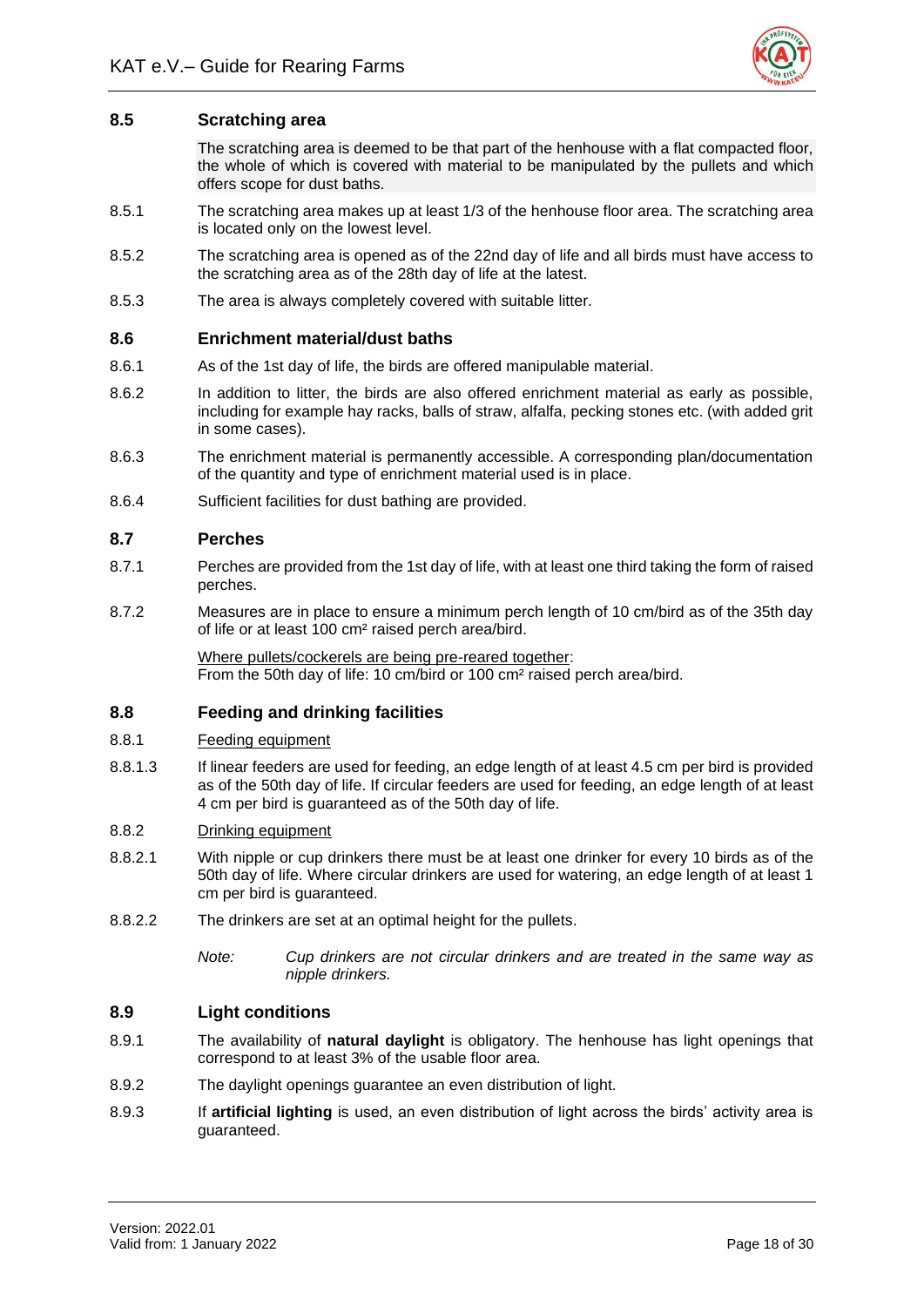

- 8.9.4 A permanent blackout of the light openings (e.g. using paint, covering with coloured films) or the use of monochromatic light is only permitted in exceptional cases on **sound veterinary grounds** (which must be confirmed in writing).
	- *Evidence of sound veterinary grounds*
- 8.9.5 The light phase must last for at least 8 hours/day as of the 15th day of life. There must be an uninterrupted dark phase of at least eight hours. The dark phase should always be preceded by a dusk phase. The light programme is documented.
	- *Evidence of light programme*

#### <span id="page-24-0"></span>**8.10 Henhouse environment**

8.10.1 A henhouse environment (ventilation system, ambient temperature) corresponding to animal health requirements, the hen stocking rate and the age of the hens must be guaranteed in the henhouse area.

#### <span id="page-24-1"></span>**8.11 Live electrical wires**

- 8.11.1 **[K.O.]** Pullets may not be directly exposed to electricity anywhere in the area in which they are kept.
- 8.11.2 The area in which they are housed also does not contain any other installations that act like electricity wires if simply connected to a source of electricity. If wires are used as deflectors above feed and drinker lines, no isolators may be used to attach them.

#### <span id="page-24-2"></span>**8.12 Emergency power supply**

8.12.1 The farm has a suitable emergency power supply to guarantee the supply of power needed to look after the birds in the event of a power outage.

> This emergency power supply is regularly tested (at least six-monthly) and the function tests are documented.

> Alternatives to an emergency power supply may be accepted if it can be proven that they will guarantee the supply of power needed to look after the birds.

*Evidence/documentation*

# <span id="page-24-3"></span>**9 Free-range criteria/Organic rearing of pullets**

## <span id="page-24-4"></span>**9.1 Cold scratching area (conservatory)**

The provision of a cold scratching area is recommended. As soon as the provisions of the EU Eco Regulation have been fleshed out by the EU member states, the specifications will be adapted accordingly.

The cold scratching area is a part of the henhouse that is protected from the elements, has a floor plate impermeable to liquids, is not subject to the climate control of the henhouse, is permeable to light and air, is physically separated from the henhouse building by a solid wall, is directly accessible to the birds and contains litter material.

- 9.1.1 The establishment has a cold scratching area measuring at least 1 m<sup>2</sup> for every 56 birds.
- 9.1.2 The cold scratching area (conservatory) is at least 2 m high and has a wind-breaking net with perforations that ensure permanent light and air permeability. The height of the windbreaking net is at least 70% of the height of the external wall of the cold scratching area (i.e. a minimum of 1.40 m). Installations that have the same features as a wind-breaking net are also permitted. The cold scratching area has an outdoor climate and a roof. It is separated from the warm henhouse by a solid wall and is designed in such a way that wild birds cannot gain access.
- 9.1.3 As inside the henhouse, the separation of flocks is obligatory in the cold scratching area.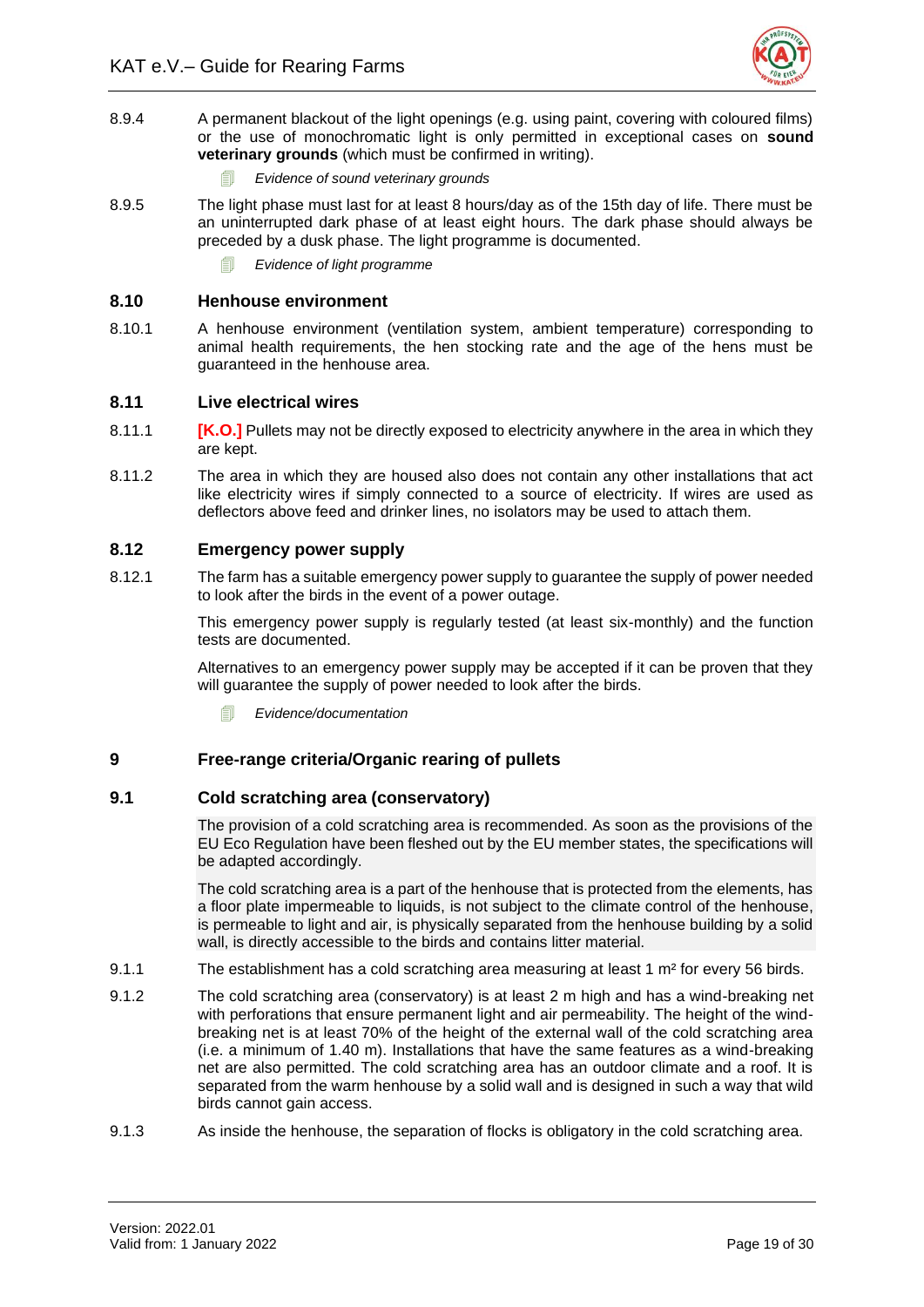

# <span id="page-25-0"></span>**9.2 Popholes**

- 9.2.1 The popholes to the cold scratching area and to the free-range area are at least 35 cm high and 40 cm wide and evenly distributed along the entire length of the outside wall. They are not arranged above one another. For henhouses with different floor levels and raised popholes from a height of 30 cm upwards, suitable entry and exit aids are provided. The entry/exit aids are provided at each pophole across the full width of the opening.
- 9.2.2 The total length of the popholes must at least comply with the requirements specified in the current version of the EU Eco Regulation.
- 9.2.3 The birds must have unrestricted access to both the cold scratching area and the freerange area. If there are narrow areas or obstacles, bridges or tunnels are required, with a minimum width of 2 m/1000 birds.

#### <span id="page-25-1"></span>**9.3 Free-range areas**

9.3.1 The following condition applies to new buildings/installations: 1 m²/bird free-range area.

For henhouses that already have a green/covered free-range area with less surface, a transitional arrangement is in place until 2028.

*Note: As a general rule the birds must spend 1/3 of their lives outside. To provide evidence of time spend outdoors, the days must be documented and noted in the handover record for the laying hen keeper (exceptions apply to periods of confinement due to vaccinations and periods of inclement weather).*

The free-range area must be no further than 350 m from the closest pophole. This may be documented using a clear overview of the surface areas.

*Note: Sealed areas cannot be counted as free-range areas.*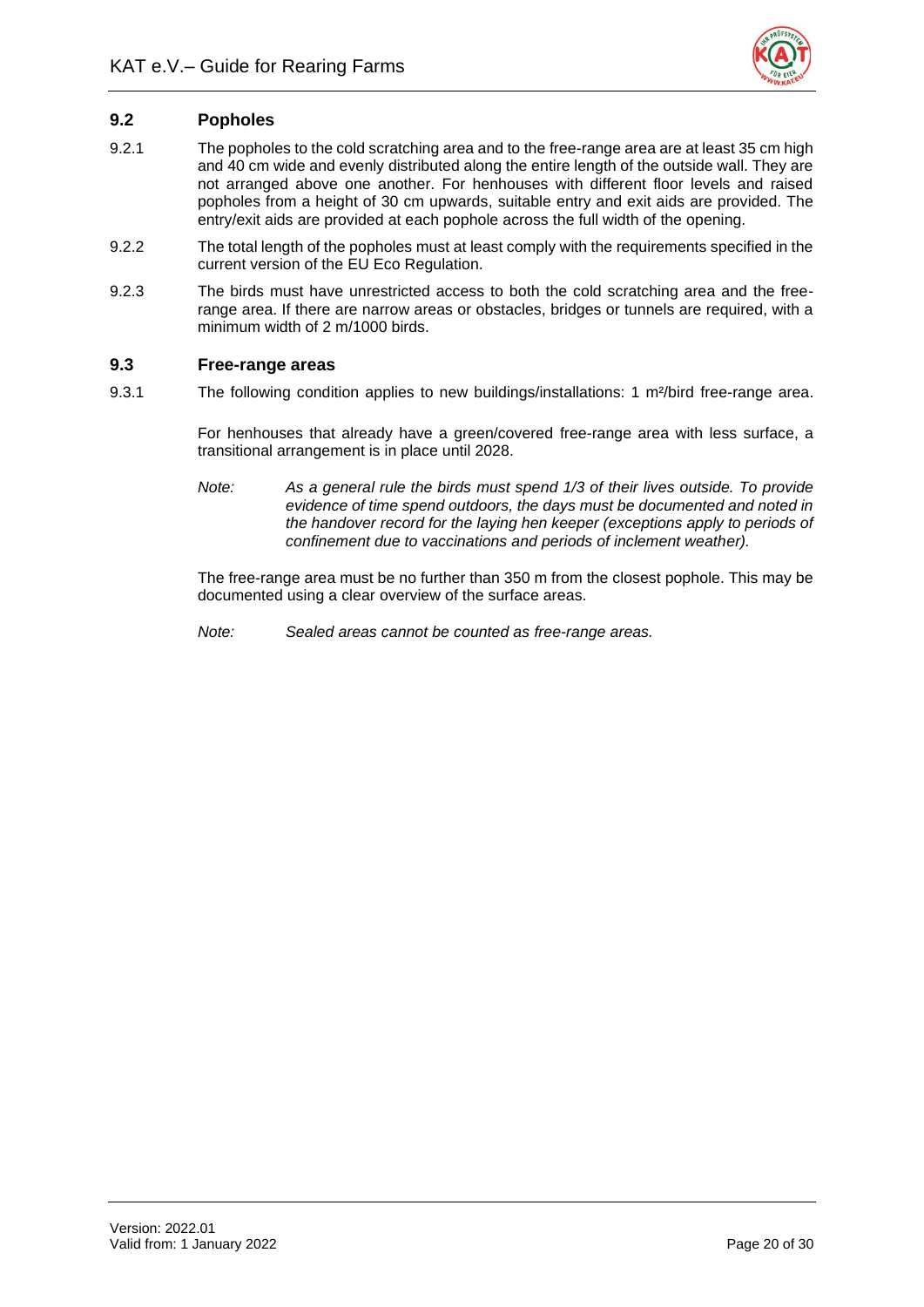

# <span id="page-26-0"></span>**D Special criteria – Conventional rearing of cockerels**

# <span id="page-26-1"></span>**10 Requirements of housing equipment and housing conditions**

## <span id="page-26-2"></span>**10.1 Hen stocking rate**

10.1.1 Stocking rate rules without pre-rearing

For stocking as of 1 January 2022 until 30 June 2024:

• As of the 35th day of life: a maximum of 20 birds/m² total usable area. In housing equipment in which the usable area is distributed across several levels, a maximum of 40 birds/m² total usable floor area applies.

*Note: hatch date = 1st day of life*

For stocking from 1 July 2024 onwards:

• As of the 35th day of life: a maximum of 18 birds/m<sup>2</sup> total usable area. In henhouses in which the usable area is distributed across several levels, a maximum of 36 birds/m² total usable floor area applies.

#### 10.1.2 Stocking rate rules with pre-rearing

- From the 35th to the 49th day of life: a maximum of 30 birds/m² total usable area.
- From the 50th day of life, the stocking rates listed in Chapter 10.1.1 apply.

The birds must have permanent access to perches, litter and pecking stones.

10.1.3 **[K.O.]** Measures are in place in the respective henhouses to ensure that the stocking rate stipulated in Chapters 10.1.1 and 10.1.2 is never exceeded.

#### <span id="page-26-3"></span>**10.2 Minimum slaughter age/minimum slaughter weight**

- 10.2.1 The minimum slaughter age is 70 days AND, regardless of breed (brown, white or creamcoloured egg layers), a minimum average weight of 1,300 g at the time of destocking is reached.
- 10.2.2 The meat from the animals is processed into food.
- 10.2.3 The slaughter weight is to be documented at the time of destocking so that more information on weight development is available in the event of the Guide subsequently being revised.
	- *Note: The "Rearing of Male Laying Hybrids (cockerel rearing)" Guide will be revised during the first half of 2022 at the latest.*

# <span id="page-26-4"></span>**10.3 Usable areas**

These are areas, the side length of which is never <30 cm, that have headroom of at least 40 cm and the floor of which slopes by no more than 14%, including the areas under feeding and drinking facilities, perches and landing perches, and fixtures for claw rubbing that the birds can pass over or under.

- 10.3.1 In multi-tier housing equipment, there are no more than 4 levels on top of each other, with the henhouse floor counting as the first level.
- 10.3.2 Only those levels from which the manure can only fall one level lower are counted towards the usable area. Further levels only count towards the usable area if the manure is collected.
- 10.3.3 System-related usable areas\*) may be counted towards the usable area even if not fitted with a manure belt provided that they are available during the entire daylight period, are at least 30 cm wide, have headroom of at least 40 cm and provide the birds with a firm surface. \*) see Annex 1.3 Definition of terms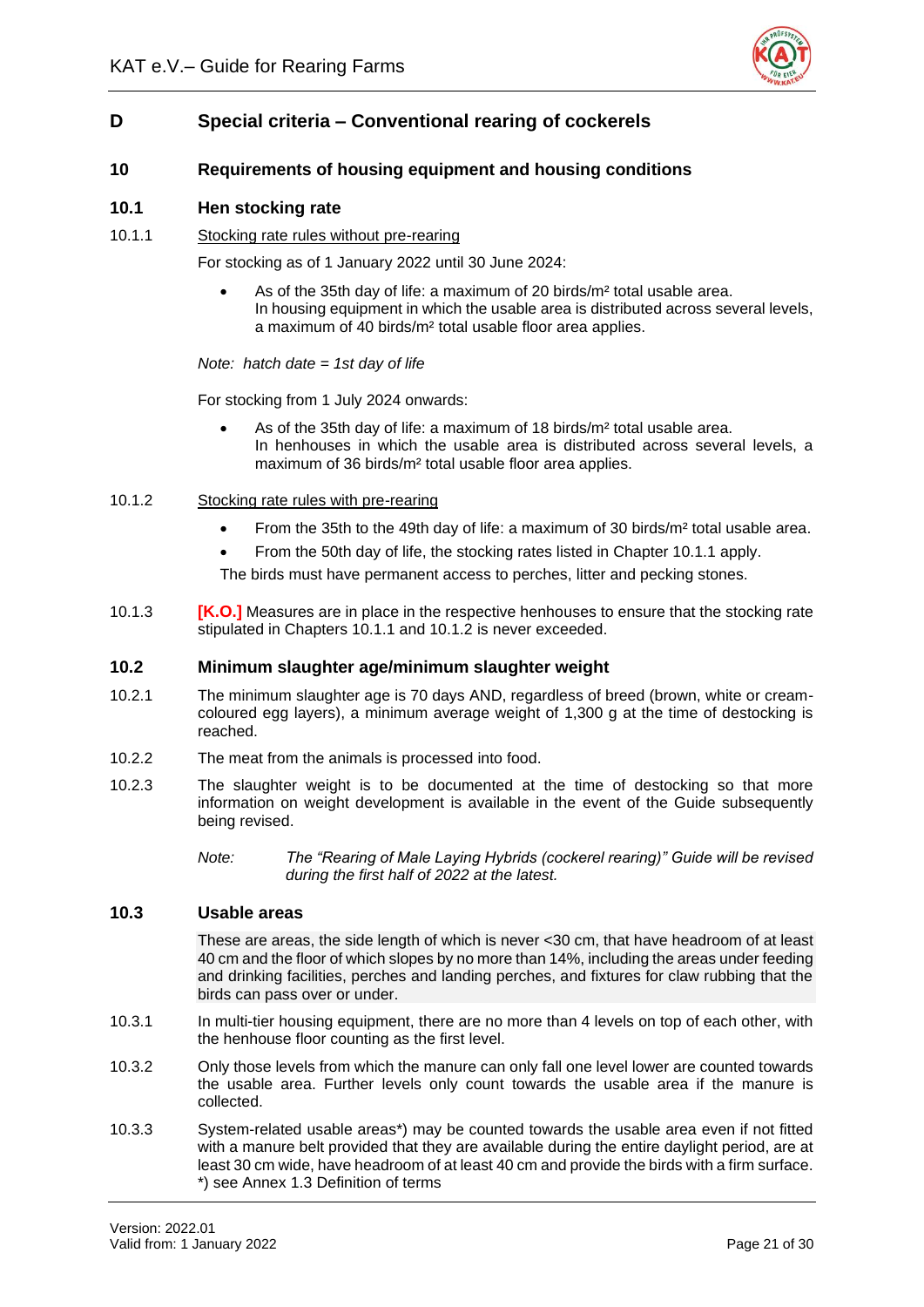

# <span id="page-27-0"></span>**10.4 Cold scratching area (conservatory)**

A cold scratching area (conservatory) is not a requirement for conventional rearing. If it is provided, however, it may be counted towards the usable area subject to the following conditions:

- 10.4.1 The cold scratching area (conservatory) is at least 2 m high and has a wind-breaking net with perforations that ensure permanent light and air permeability. The height of the windbreaking net is at least 70% of the height of the external wall of the cold scratching area (i.e. a minimum of 1.40 m). Installations that have the same features as a wind-breaking net are also permitted. The cold scratching area has an outdoor climate and a roof. It is separated from the warm henhouse by a solid wall and is designed in such a way that wild birds cannot gain access.
- 10.4.2 Measures are in place to ensure that the cold scratching area (conservatory) is available to the birds as of the day on which this is required to maintain compliance with the stocking rate.
- 10.4.3 The birds have access to the cold scratching area (conservatory) at least during the entire light phase, and outdoor periods during the light phase are documented.
	- *Evidence/documentation*

# <span id="page-27-1"></span>**10.5 Scratching area**

The scratching area is deemed to be that part of the henhouse with a flat compacted floor, the whole of which is covered with material to be manipulated by the birds and that offers scope for dust baths.

- 10.5.1 At least 25% of the usable henhouse floor area is a scratching area. The scratching area is located only on the lowest level.
- 10.5.2 The birds are given access to the scratching area as early as possible and by no later than the 35th day of life.
- <span id="page-27-2"></span>10.5.3 The scratching area is always fully covered with a suitable type of litter.

#### **10.6 Enrichment material/dust baths**

In addition to litter, the birds are always provided with other manipulable and alterable material to help keep them occupied. When selecting the materials, care is taken from a biosecurity perspective to ensure that they are hygienically safe.

- 10.6.1 As of the 1st day of life, the birds are offered manipulable material.
	- *Note: Feedstuff scattered over the chicken paper is an acceptable form of enrichment material.*
- 10.6.2 In addition to litter, the birds are also provided with enrichment material and the chance to have a dust bath from as early a stage as possible.

*Examples of enrichment material: bales of hay or straw, alfalfa, pecking stones etc.*

# <span id="page-27-3"></span>**10.7 Perches**

Perches must provide the birds with a secure footing and not damage the foot pads. Perches must also be at least 17 cm away from the wall, with a minimum distance of 25 cm from the centre of each perch to the centre of the next perch. There must be at least 40 cm free space above perches that the birds can reach by flying and at least 20 cm of free space above those that the birds can climb on to.

10.7.1 The birds are given access to perches from their first day of life. At least one third of the perches are raised.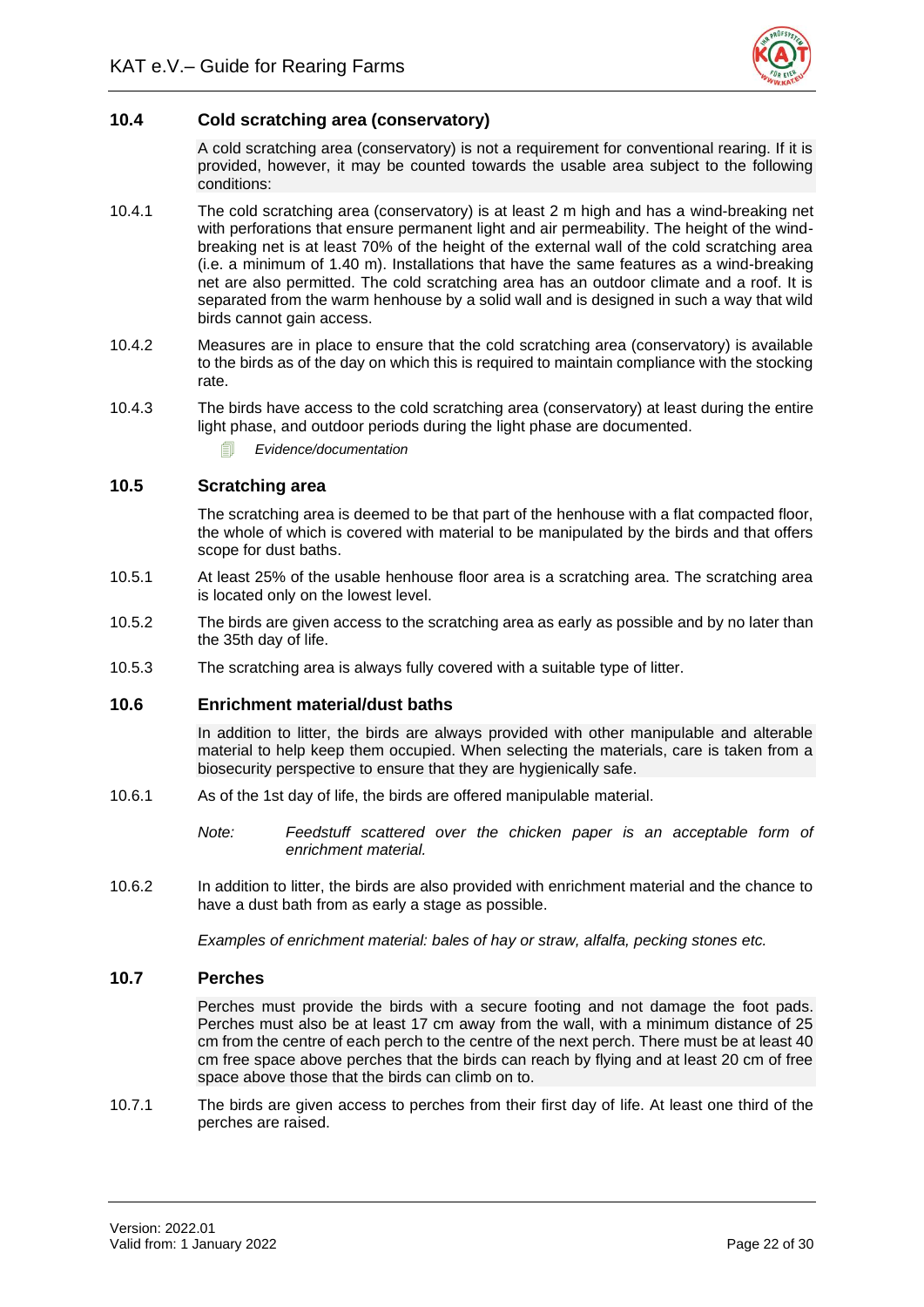

10.7.2 Measures are in place to ensure a minimum perch length of 6 cm/bird as of the 35th day of life.

# <span id="page-28-0"></span>**10.8 Feeding and drinking facilities**

The feeding and drinking equipment is designed to provide all birds with access to perfect quality feed and water at all times and to minimise any contamination of the water or feed as far as technically possible.

#### 10.8.1 Feeding equipment

10.8.1.3 If linear feeders are used for feeding, an edge length of at least 4.5 cm per bird is provided as of the 50th day of life. If circular feeders are used for feeding, an edge length of at least 2 cm per bird is guaranteed as of the 50th day of life.

#### 10.8.2 Drinking equipment

- 10.8.2.1 With nipple or cup drinkers there must be at least one drinker for every 10 birds as of the 50th day of life. Where circular drinkers are used for watering, an edge length of at least 1 cm per bird is guaranteed.
- <span id="page-28-1"></span>10.8.2.2 The drinkers are set at an appropriate height for the birds to reach.

#### **10.9 Light conditions**

Buildings must be lit so that the birds can see each other and the person who feeds and looks after them. The lighting must be designed to ensure an even distribution of light.

- 10.9.1 The availability of **natural daylight** is obligatory. The henhouse has light openings that correspond to at least 3% of the usable floor area.
- 10.9.2 If **artificial lighting** is used, an even distribution of light across the birds' activity area is guaranteed.
- 10.9.3 A permanent blackout of the light openings (e.g. using paint, covering with coloured films) or the use of monochromatic light is only permitted in exceptional cases on **sound veterinary grounds** (which must be confirmed in writing).
	- *Evidence of veterinary grounds*
- 10.9.4 The light phase must last for at least 8 hours/day as of the 15th day of life with an uninterrupted dark phase of eight hours. The dark phase should always be preceded by a dusk phase. The light programme is documented.
	- *Evidence of light programme*

#### <span id="page-28-2"></span>**10.10 Henhouse environment**

10.10.1 A henhouse environment (ventilation system, ambient temperature) corresponding to animal health requirements, the hen stocking rate and the age of the birds must be guaranteed in the henhouse area.

#### <span id="page-28-3"></span>**10.11 Live electrical wires**

- 10.11.1 **[K.O.]** The birds are not directly exposed to electricity anywhere in the area in which they are kept.
- 10.11.2 The area in which they are housed also does not contain any other installations that act like electricity wires if simply connected to a source of electricity. If wires are used as deflectors above feed and drinker lines, no isolators are used to attach them.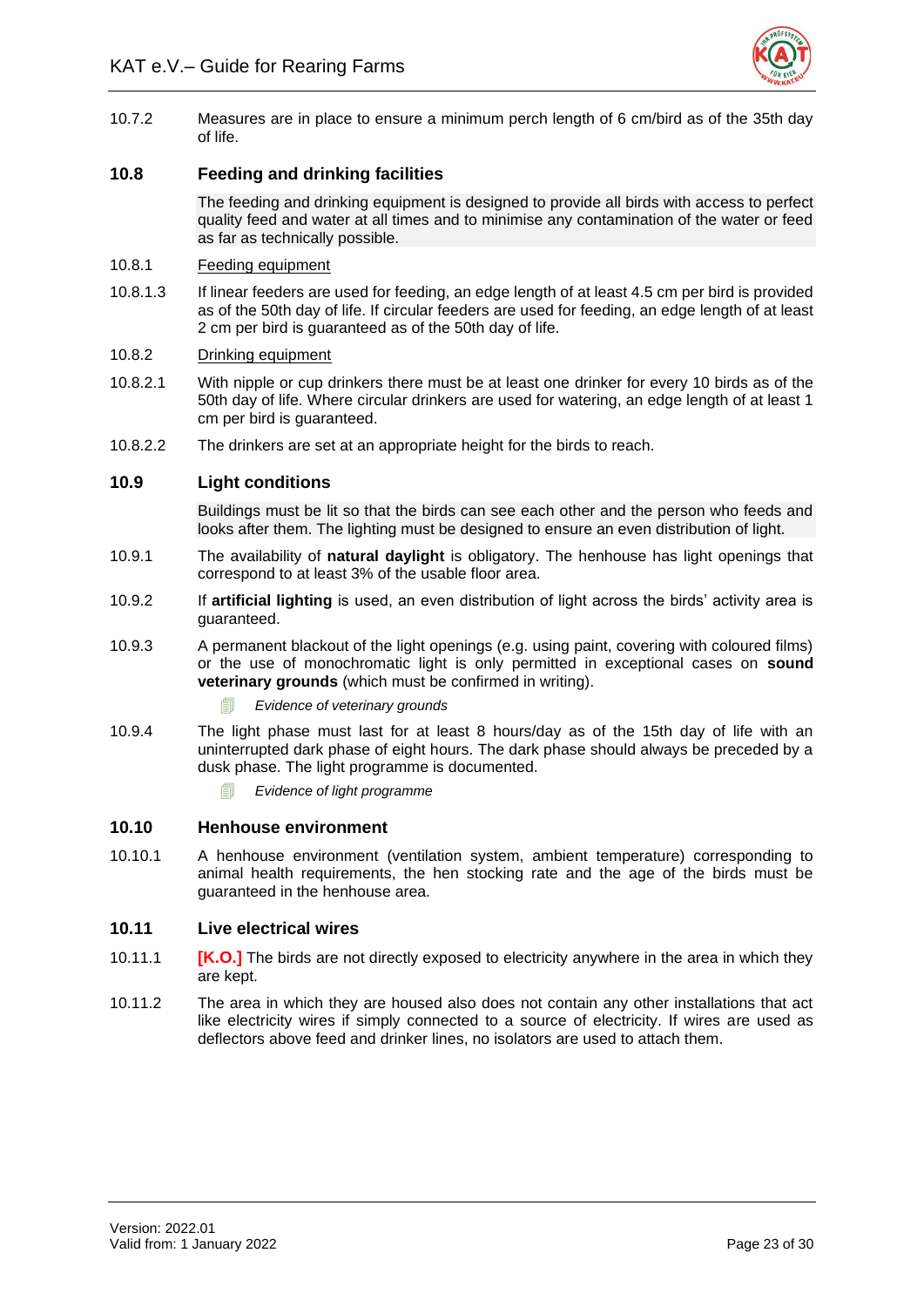

# <span id="page-29-0"></span>**10.12 Emergency power supply**

10.12.1 The farm has a suitable emergency power supply to guarantee the supply of power needed to look after the birds in the event of a power outage.

> This emergency power supply is regularly tested (at least six-monthly) and the function tests are documented.

> Alternatives to an emergency power supply may be accepted if it can be proven that they will also guarantee the supply of power needed to look after the birds.

*Evidence/documentation*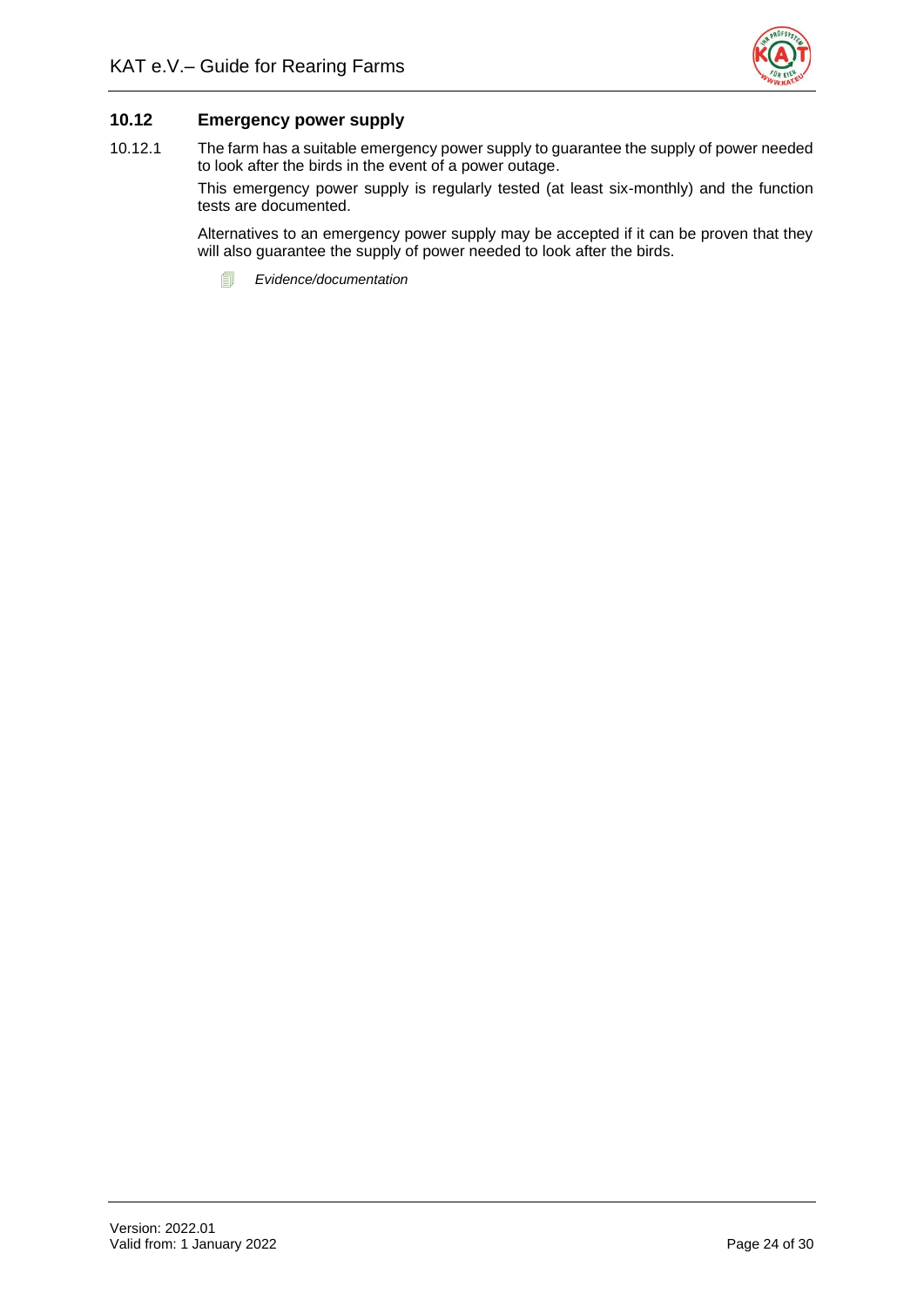

# <span id="page-30-0"></span>**E Special criteria – Organic rearing of cockerels**

# <span id="page-30-1"></span>**11 Requirements of housing equipment and housing conditions**

# <span id="page-30-2"></span>**11.1 Origin of the cockerels**

- 11.1.1 With effect from 1 January 2022, the organic chicks must as a general rule come from organic parent stock/organic hatcheries.
	- *Note: If not enough organic hatching eggs are available, chicks from conventional parent stock may be used. The exemptions currently applicable in Germany will then take effect, and an exemption certificate issued by the responsible authority must be submitted.*

#### <span id="page-30-3"></span>**11.2 Hen stocking rate**

#### 11.2.1 Stocking rate rules if no pre-rearing

The following applies to all stocking in organic rearing as of 1 January 2022:

• From the 35th day of life: 14 birds/m² total usable area or, in henhouses in which the usable area is distributed across several levels, a maximum of 28 birds/m² total usable floor area.

#### 11.2.2 Stocking rate rules with pre-rearing

- From the 35th to the 49th day of life: a maximum of 30 birds/m² total usable area.
- From the 50th day of life, the stocking rates listed in Chapter 11.2.1 apply.

The birds must have permanent access to perches, litter and pecking stones.

11.2.3 **[K.O.]** Measures are in place in the respective henhouses to ensure that the stocking rate stipulated in Chapters 11.1.1 and 11.1.2 is never exceeded.

#### <span id="page-30-4"></span>**11.3 Minimum slaughter age/minimum slaughter weight**

- 11.3.1 The minimum slaughter age is 70 days AND, regardless of breed (brown, white or creamcoloured egg layers), a minimum average weight of 1,300 g at the time of destocking is reached.
- 11.3.2 The meat from the animals is processed into food.
- 11.3.3 The slaughter weight is to be documented at the time of destocking so that more information on weight development is available in the event of the Guide subsequently being revised.

*Note: The "Rearing of Male Laying Hybrids (cockerel rearing)" Guide will be revised during the first half of 2022 at the latest.*

# <span id="page-30-5"></span>**11.4 Usable areas**

These are areas, the side length of which is never <30 cm, that have headroom of at least 40 cm and the floor of which slopes by no more than 14%, including the areas under feeding and drinking facilities, perches and landing perches, and fixtures for claw rubbing that the pullets can pass over or under.

- 11.4.1 In multi-tier housing equipment, there are no more than **3 levels** on top of each other, with the henhouse floor counting as the first level.
- 11.4.2 Only those levels from which the manure can only fall one level lower are counted towards the usable area. Further levels only count towards the usable area if the manure is collected.
	- *Note: The higher levels must be designed in such a way that no droppings can fall down onto the birds below and must be fitted with an efficient system for removing the manure.*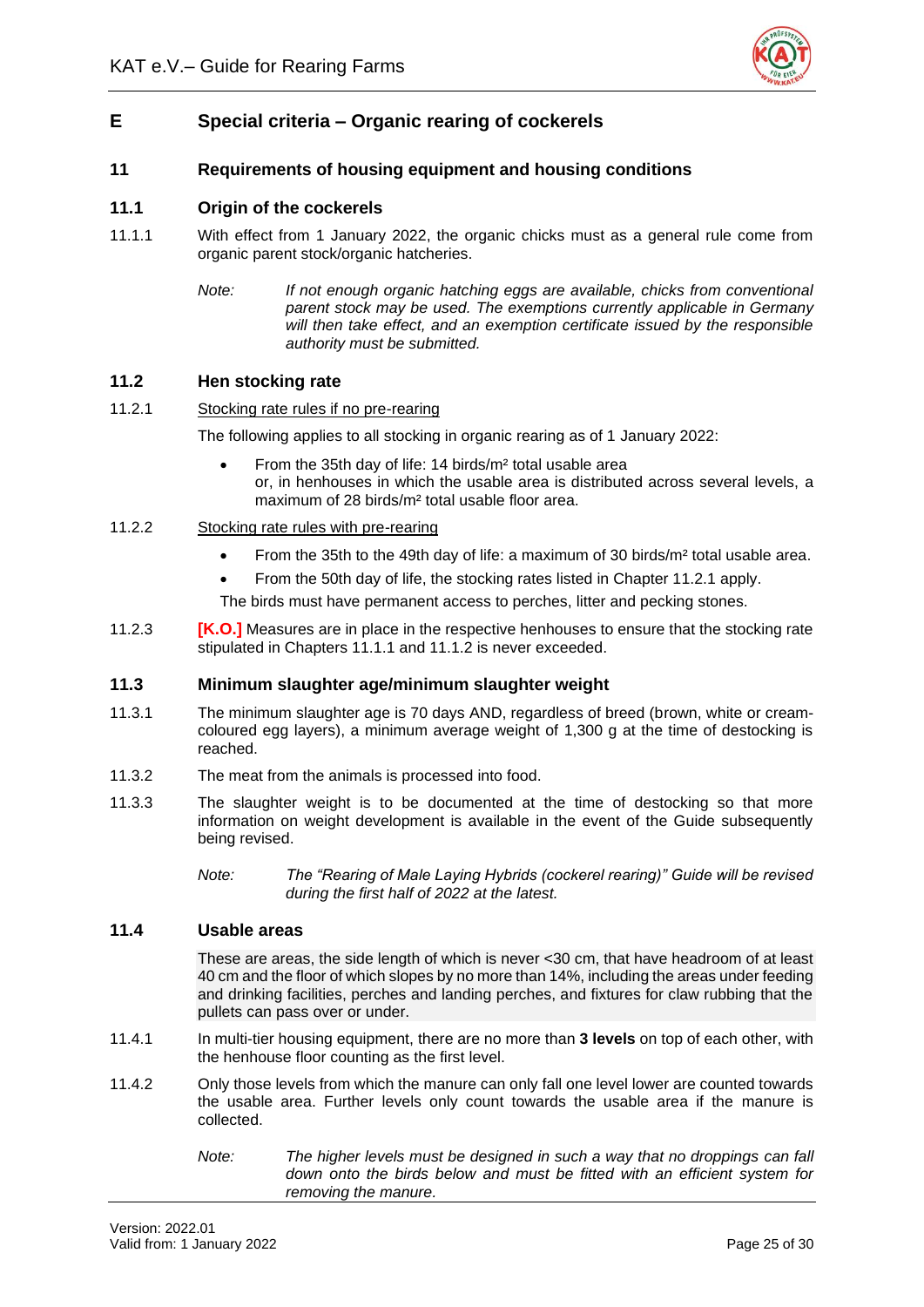

#### <span id="page-31-0"></span>**11.5 Group size/spatial separation of flocks**

- 11.5.1 All henhouses including cold scratching areas are sectioned off so as not to exceed the maximum permitted group size pursuant to the applicable EU Eco Regulation.
- 11.5.2 The separating elements are designed to reliably prevent any mixing of groups. Any doors in the separations must be kept closed.

## <span id="page-31-1"></span>**11.6 Scratching area**

The scratching area is deemed to be that part of the henhouse with a flat compacted floor, the whole of which is covered with material to be manipulated by the birds and that offers scope for dust baths.

- 11.6.1 The scratching area makes up at least 1/3 of the usable floor area. The scratching surface is located only on the lowest level.
- 11.6.2 The scratching area is opened as of the 22nd day of life and all birds must have access to the scratching area as of the 28th day of life at the latest.
- <span id="page-31-2"></span>11.6.3 The area is always completely covered with suitable litter.

#### **11.7 Enrichment material/dust baths**

- 11.7.1 As of the 1st day of life, the birds are offered manipulable material.
- 11.7.2 In addition to litter, the birds are also offered enrichment material as early as possible, including for example hay racks, balls of straw, alfalfa, pecking stones etc. (with added grit in some cases).
- 11.7.3 The enrichment material is permanently accessible. A corresponding concept/documentation of the quantity and type of enrichment material used is in place.
- <span id="page-31-3"></span>11.7.4 Sufficient facilities for dust baths are provided.

#### **11.8 Perches**

- 11.8.1 Perches are provided from the first day of life, with at least one third taking the form of raised perches.
- 11.8.2 Measures are in place to ensure a minimum perch length of 10 cm/bird as of the 35th day of life or at least 100 cm² raised perch area/bird.

Where pullets/cockerels are being reared together: From the 50th day of life: 10 cm/bird or 100 cm² raised perch area/bird.

# <span id="page-31-4"></span>**11.9 Feeding and drinking facilities**

#### 11.9.1 Feeding equipment

11.9.1.3 If linear feeders are used for feeding, an edge length of at least 4.5 cm per bird is provided as of the 50th day of life. If circular feeders are used for feeding, an edge length of at least 2 cm per bird is guaranteed as of the 50th day of life.

#### 11.9.2 Drinking equipment

- 11.9.2.4 With nipple or cup drinkers there must be at least one drinker for every 10 birds as of the 50th day of life. Where circular drinkers are used for watering, an edge length of at least 1 cm per bird is guaranteed.
- 11.9.2.5 The drinkers are set at an appropriate height for the birds to reach.
	- *Note: Cup drinkers are not circular drinkers and are treated in the same way as nipple drinkers.*

#### <span id="page-31-5"></span>**11.10 Light conditions**

11.10.1 The availability of **natural daylight** is obligatory. The henhouse has light openings that correspond to at least 3% of the usable floor area.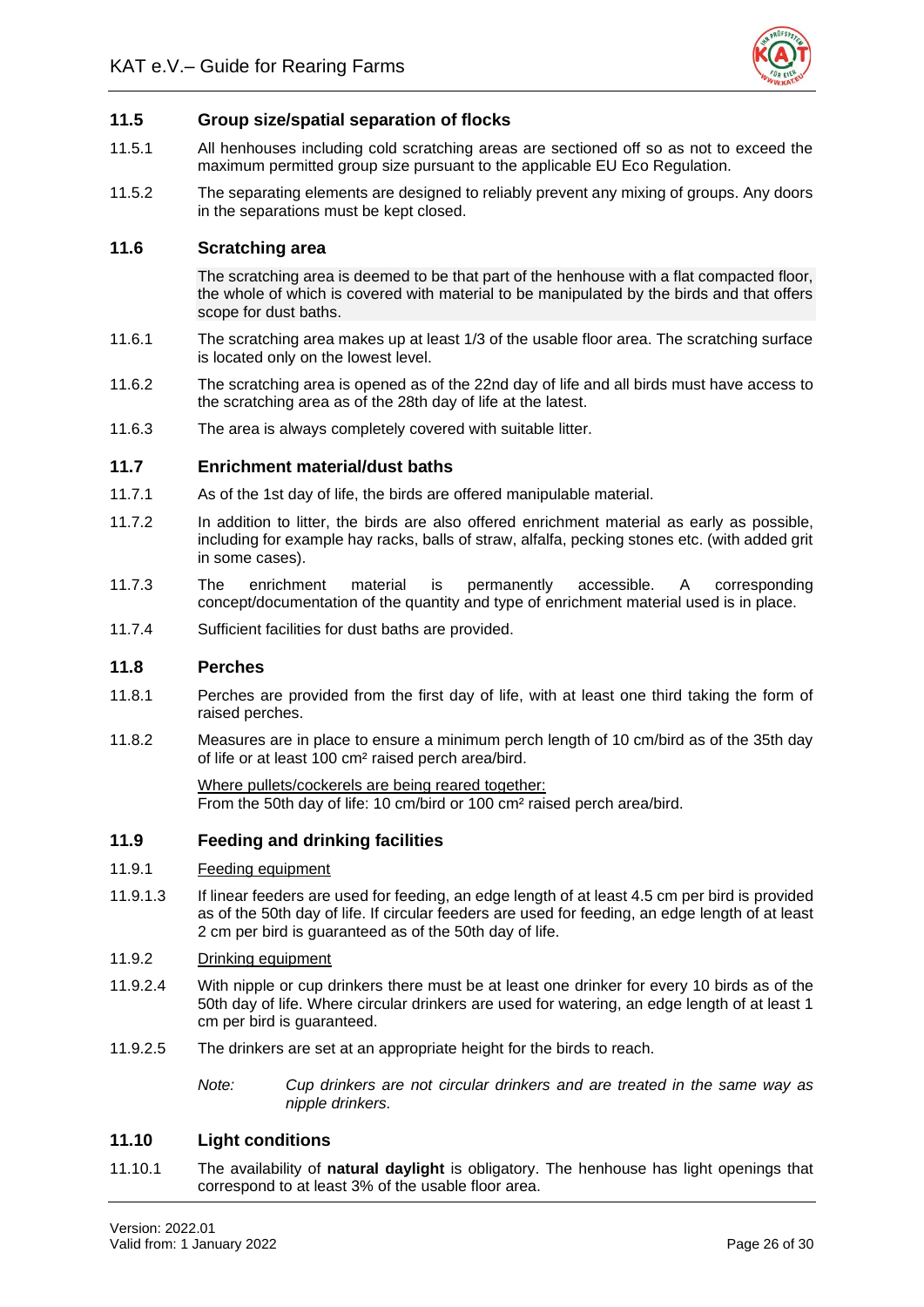

- 11.10.2 The daylight openings guarantee an even distribution of light.
- 11.10.3 If **artificial lighting** is used, an even distribution of light across the birds' activity area is guaranteed.
- 11.10.4 A permanent blackout of the light openings (e.g. using paint, covering with coloured films) or the use of monochromatic light is only permitted in exceptional cases on **sound veterinary grounds** (which must be confirmed in writing).
	- *Evidence of sound veterinary grounds*
- 11.10.5 The light phase must last for at least 8 hours/day as of the 15th day of life. There must be an uninterrupted dark phase of at least eight hours. The dark phase should always be preceded by a dusk phase. The light programme is documented.
	- *Evidence of light programme*

# <span id="page-32-0"></span>**11.11 Henhouse environment**

11.11.1 A henhouse environment (ventilation system, ambient temperature) corresponding to animal health requirements, the hen stocking rate and the age of the hens must be guaranteed in the henhouse area.

#### <span id="page-32-1"></span>**11.12 Live electrical wires**

- 11.12.1 **[K.O.]** Birds must not be directly exposed to electricity anywhere in the area in which they are kept.
- 11.12.2 The area in which they are housed also does not contain any other installations that act like electricity wires if simply connected to a source of electricity. If wires are used as deflectors above feed and drinker lines, no isolators may be used to attach them.

# <span id="page-32-2"></span>**11.13 Emergency power supply**

11.13.1 The farm has a suitable emergency power supply to guarantee the supply of power needed to look after the birds in the event of a power outage.

> This emergency power supply is regularly tested (at least six-monthly) and the function tests are documented.

> Alternatives to an emergency power supply may be accepted if it can be proven that they will also guarantee the supply of power needed to look after the birds.

*Evidence/documentation*

# <span id="page-32-3"></span>**12 Free-range criteria/Organic rearing of cockerels**

## <span id="page-32-4"></span>**12.1 Cold scratching area (conservatory)**

The provision of a cold scratching area is recommended. As soon as the provisions of the EU Eco Regulation have been fleshed out by the EU member states, the specifications will be adapted accordingly.

The cold scratching area is a part of the henhouse that is protected from the elements, has a floor plate impermeable to liquids, is not subject to the climate control of the henhouse, is permeable to light and air, is physically separated from the henhouse building by a solid wall, is directly accessible to the birds and contains litter material.

12.1.1 The establishment has a cold scratching area measuring at least 1  $m<sup>2</sup>$  for every 56 birds.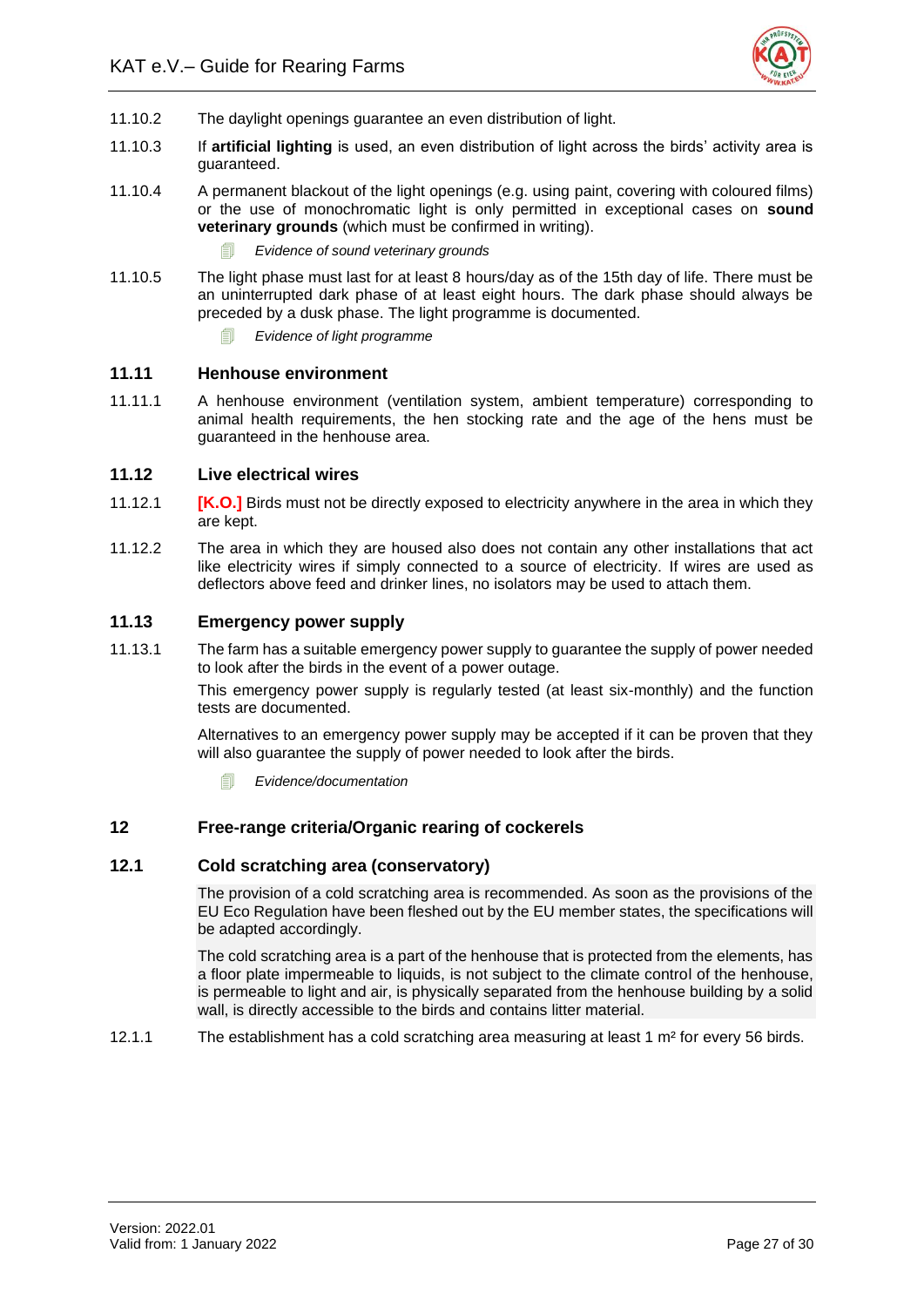

- 12.1.2 The cold scratching area (conservatory) is at least 2 m high and has a wind-breaking net with perforations that ensure permanent light and air permeability. The height of the windbreaking net is at least 70% of the height of the external wall of the cold scratching area (i.e. a minimum of 1.40 m). Installations that have the same features as a wind-breaking net are also permitted. The cold scratching area has an outdoor climate and a roof. It is separated from the warm henhouse by a solid wall and is designed in such a way that wild birds cannot gain access.
- <span id="page-33-0"></span>12.1.3 As inside the henhouse, the separation of flocks is obligatory in the cold scratching area.

#### **12.2 Popholes**

- 12.2.1 The popholes leading to the cold scratching area and to the free-range area are at least 35 cm high and 40 cm wide and evenly distributed along the entire length of the outside wall. They are not arranged above one another. For henhouses with different floor levels and raised popholes from a height of 30 cm upwards, suitable entry and exit aids are provided. The entry/exit aids are provided at each pophole across the full width of the opening.
- 12.2.2 The total length of the popholes must at least comply with the requirements specified in the current version of the EU Eco Regulation.
- 12.2.3 The birds must have unrestricted access to both the cold scratching area and the freerange area. If there are narrow areas or obstacles, bridges or tunnels are required, with a minimum width of 2 m/1000 birds.

# <span id="page-33-1"></span>**12.3 Free-range areas**

12.3.1 The following condition applies to new buildings/installations: 1 m²/bird free-range area.

For henhouses that already have a green/covered free-range area with less surface, a transitional arrangement is in place until 2028.

*Note: As a general rule the birds must spend 1/3 of their lives outside. The days must be documented as evidence of the time spent outside.*

The free-range area must be no further than 350 m from the closest pophole. This may be documented using a clear overview of the surface areas.

*Note: Sealed areas cannot be counted as free-range areas.*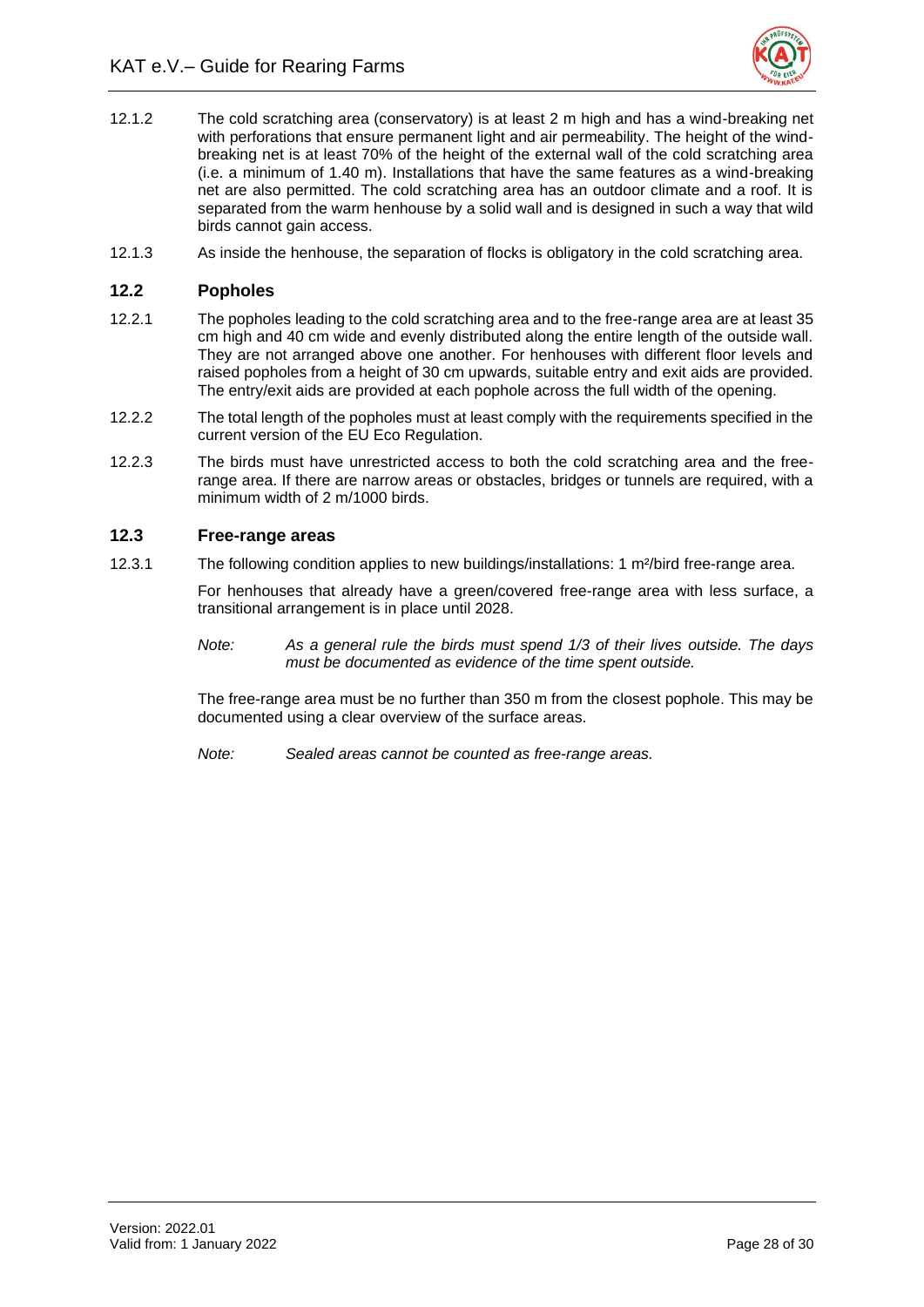

# <span id="page-34-0"></span>**Teil III: Annex**

# <span id="page-34-1"></span>**1 Definitions**

# <span id="page-34-2"></span>**1.1 Signs and symbols**

**[K.O.]** Knock-out criteria

- *References to applicable documents*
- *Required documents/documents for submission\**
- → *Reference to other sections*

*\*) The required documents and documents for submission must be in an appropriate form. The KAT forms can be used as a guide and reference in this regard. They are not binding, however.* 

# <span id="page-34-3"></span>**1.2 Abbreviations**

- K.O. Knock-out (criterion)
- Mjr Major
- LW Week of life
- LT Day of life
- NA Not applicable
- VVVO Livestock Movement Ordinance

ID Identification number

# <span id="page-34-5"></span><span id="page-34-4"></span>**1.3 Definition of terms**

Tab.4: Definition of terms

| Term                             | <b>Definition/explanation</b>                                                                                                                                                                                        |
|----------------------------------|----------------------------------------------------------------------------------------------------------------------------------------------------------------------------------------------------------------------|
| Rearing farm                     | Establishment in which pullets and/or cockerels from laying<br>hybrid breeds are reared commercially.                                                                                                                |
| Lifetime                         | The lifetime begins on the hatch date and ends on the<br>slaughter date.                                                                                                                                             |
| Total usable area                | Total of all usable areas within a henhouse including the<br>additional usable area and the usable henhouse floor area.                                                                                              |
| Housing equipment                | Equipment (e.g. henhouse, perches, feeders etc.) required for<br>the long-term housing of birds.                                                                                                                     |
| <b>Flock</b>                     | A certain number of pullets/cockerels of the same age kept<br>together in one henhouse.                                                                                                                              |
| <b>Newbuilds</b>                 | All henhouses used for the rearing of pullets/cockerels and for<br>which the planning permission application was submitted after<br>the Guide entered into force.                                                    |
| Usable<br>henhouse<br>floor area | Portion of the floor area of the part of the building that the birds<br>can use at any time and without any restrictions, minus any<br>area under henhouse equipment that the pullets cannot cross<br>over or under. |